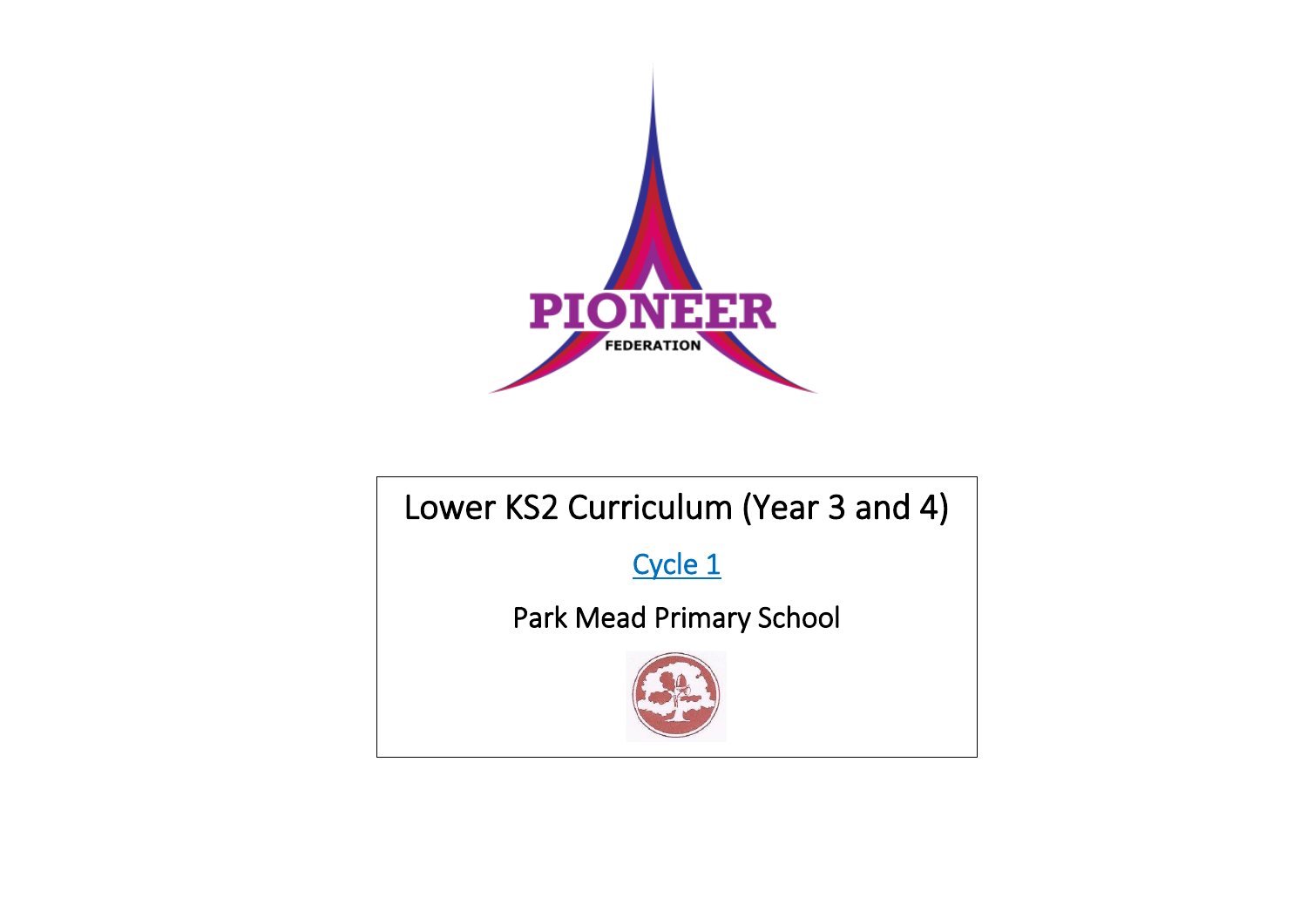| LKS2 Curriculum (Year 3 and 4)                                                                                              |                                                                                                                                                                                                                                                                                                                                                                                                                                                                                                                                                                                                                                          |                                                                                                                                                                                                                                                                                                                                                                                                                                                                                                                                                                                                                          |                                                                                                                                                                                                                                                                                                                                                                                                                                                                                                                                                                                 |                                                                                                                                                                                                                                                                                                                                                                                                                                                                                                                                                                                                                                                                                             |                                                                                                                                                                                                                                                                                                                                                                                                                                                                                                                |                                                                                                                                                                                                                                                                                                                                                                                                                                                                                                                               |  |  |
|-----------------------------------------------------------------------------------------------------------------------------|------------------------------------------------------------------------------------------------------------------------------------------------------------------------------------------------------------------------------------------------------------------------------------------------------------------------------------------------------------------------------------------------------------------------------------------------------------------------------------------------------------------------------------------------------------------------------------------------------------------------------------------|--------------------------------------------------------------------------------------------------------------------------------------------------------------------------------------------------------------------------------------------------------------------------------------------------------------------------------------------------------------------------------------------------------------------------------------------------------------------------------------------------------------------------------------------------------------------------------------------------------------------------|---------------------------------------------------------------------------------------------------------------------------------------------------------------------------------------------------------------------------------------------------------------------------------------------------------------------------------------------------------------------------------------------------------------------------------------------------------------------------------------------------------------------------------------------------------------------------------|---------------------------------------------------------------------------------------------------------------------------------------------------------------------------------------------------------------------------------------------------------------------------------------------------------------------------------------------------------------------------------------------------------------------------------------------------------------------------------------------------------------------------------------------------------------------------------------------------------------------------------------------------------------------------------------------|----------------------------------------------------------------------------------------------------------------------------------------------------------------------------------------------------------------------------------------------------------------------------------------------------------------------------------------------------------------------------------------------------------------------------------------------------------------------------------------------------------------|-------------------------------------------------------------------------------------------------------------------------------------------------------------------------------------------------------------------------------------------------------------------------------------------------------------------------------------------------------------------------------------------------------------------------------------------------------------------------------------------------------------------------------|--|--|
|                                                                                                                             | Cycle 1                                                                                                                                                                                                                                                                                                                                                                                                                                                                                                                                                                                                                                  |                                                                                                                                                                                                                                                                                                                                                                                                                                                                                                                                                                                                                          |                                                                                                                                                                                                                                                                                                                                                                                                                                                                                                                                                                                 |                                                                                                                                                                                                                                                                                                                                                                                                                                                                                                                                                                                                                                                                                             |                                                                                                                                                                                                                                                                                                                                                                                                                                                                                                                |                                                                                                                                                                                                                                                                                                                                                                                                                                                                                                                               |  |  |
|                                                                                                                             | Term 1                                                                                                                                                                                                                                                                                                                                                                                                                                                                                                                                                                                                                                   | Term 2                                                                                                                                                                                                                                                                                                                                                                                                                                                                                                                                                                                                                   | Term <sub>3</sub>                                                                                                                                                                                                                                                                                                                                                                                                                                                                                                                                                               | Term 4                                                                                                                                                                                                                                                                                                                                                                                                                                                                                                                                                                                                                                                                                      | Term 5                                                                                                                                                                                                                                                                                                                                                                                                                                                                                                         | Term 6                                                                                                                                                                                                                                                                                                                                                                                                                                                                                                                        |  |  |
| as options for teacher/class<br>underlined, others are offered<br><b>INTEN</b><br>ection<br>(Texts that MUST be covered are | <b>Energising Engineers and</b><br><b>Incredible Inventions</b><br>Event: i360 and<br>Brighton/Eastbourne museum<br>trip<br>Key Texts:, Frank Einstein and<br>the Antimatter Motor, The<br>Lost Thing, Non-fiction, Rosie<br>Revere: Engineer<br>History: Inventions and<br>inventors through time<br><b>Science: Forces and Magnets</b><br><b>Computing: 3.1 Coding</b><br>Art/DT: Technical design<br>RE: Understanding<br>Christianity - PEOPLE OF GOD<br>Music: Samba band/make<br>own instruments<br>PSHE: Being me in the world<br><b>MFL:</b> Introducing $Me - days$<br>and months, describing<br>myself.<br>PE: Football Skills | Where in the World are we?<br>Event: Bateman's Trip<br>Key Texts: Kipling, Just So<br>Stories, Stories from other<br>cultures<br><b>History: Local history</b><br>Geography: Local geography,<br>protecting our environment<br>Science: States of Matter<br><b>Computing: 4.2 Online Safety</b><br>3.8 Graphing<br>Art/DT: Drawing and printing,<br>exploring patterns<br><b>RE:</b> Why do people give<br>presents at Christmas? Why<br>are candles important at<br>Christmas?<br>Music: Jungle book/<br>Christmas songs<br>PSHE: Celebrating Difference<br><b>MFL:</b> Christmas and families<br>PE: Basketball, Dance | <b>Roald Dahl</b><br>Event: Roald Dahl Day<br>Trip to a library<br>World Book Day event<br>Key Texts: The Giraffe, the<br>Pelly and Me; The Magic<br>Finger, Revolting Rhymes<br>Science: Scientific enquiry<br>Geography: UK and World<br>Geography - continents and<br>countries<br>Computing: 3.3<br>Spreadsheets 4.6 Animation<br><b>Art/DT: Textiles</b><br>RE: What does it mean to be<br>a Muslim?<br>Music: Musical world of<br><b>Roald Dahl</b><br><b>PSHE: Dreams and Goals</b><br><b>MFL:</b> Where I live and every<br>day life.<br>PE: Gymnastics and<br>Swimming | <b>Amazon Adventures</b><br>Event: Visit with Local Vicar<br>to learn about Easter story<br>Key Texts: Attack of the<br>Amazons, Non-Fiction<br>(information), The Great<br>Kapok Tree, The Explorer<br><b>Geography: settlements</b><br>History: Mayans<br>Science: Living things and<br>their habitats<br><b>Computing: 3.6 Branching</b><br>Art/DT: Amazonian painting<br><b>RE:</b> What happened during<br>the last week before Jesus<br>died? How do Christians<br>remember the events of<br>Easter?<br>Music: Sending musical<br>messages<br>PSHE: Healthy Me<br><b>MFL:</b> Likes and Dislikes and<br><b>Health and Wellbeing</b><br>PE: Net and Wall skills,<br>Dance and Swimming | <b>Ancient Greece</b><br>Event: Visit from a Dentist<br>Key Texts: Percy Jackson<br>and the Lightening Thief<br><b>Icarus and Daedalus</b><br><b>History: History of Ancient</b><br>Greece<br><b>Science:</b> Animals including<br>humans<br><b>Computing: 4.7 Effective</b><br>Searching 3<br>Art/DT: Greek Art<br><b>RE:</b> Understanding<br>Christianity - GOSPEL<br>Music: Composing graphic<br>scores<br>PSHE: Relationships<br>MFL: Tenses - Future and<br>past and stories and songs.<br>PE: Athletics | <b>Ancient Greece</b><br>Event: Hands on History<br>visitors.<br>Greek Day at school<br>Key Texts: Greek Mythology,<br>Theseus and the Minotaur<br>History: Comparison of<br>modern and ancient Greece<br>Science: Sound<br><b>Computing: 4.4 Writing for</b><br>Audiences<br>Art/DT: Clay Pots<br><b>RE:</b> What are the significant<br>times of year for Jews?<br>PSHE: Changing Me<br>Music: Production songs<br><b>MFL: Instructions, weather</b><br>and the country of France<br>PE: Striking and Fielding and<br>Dance |  |  |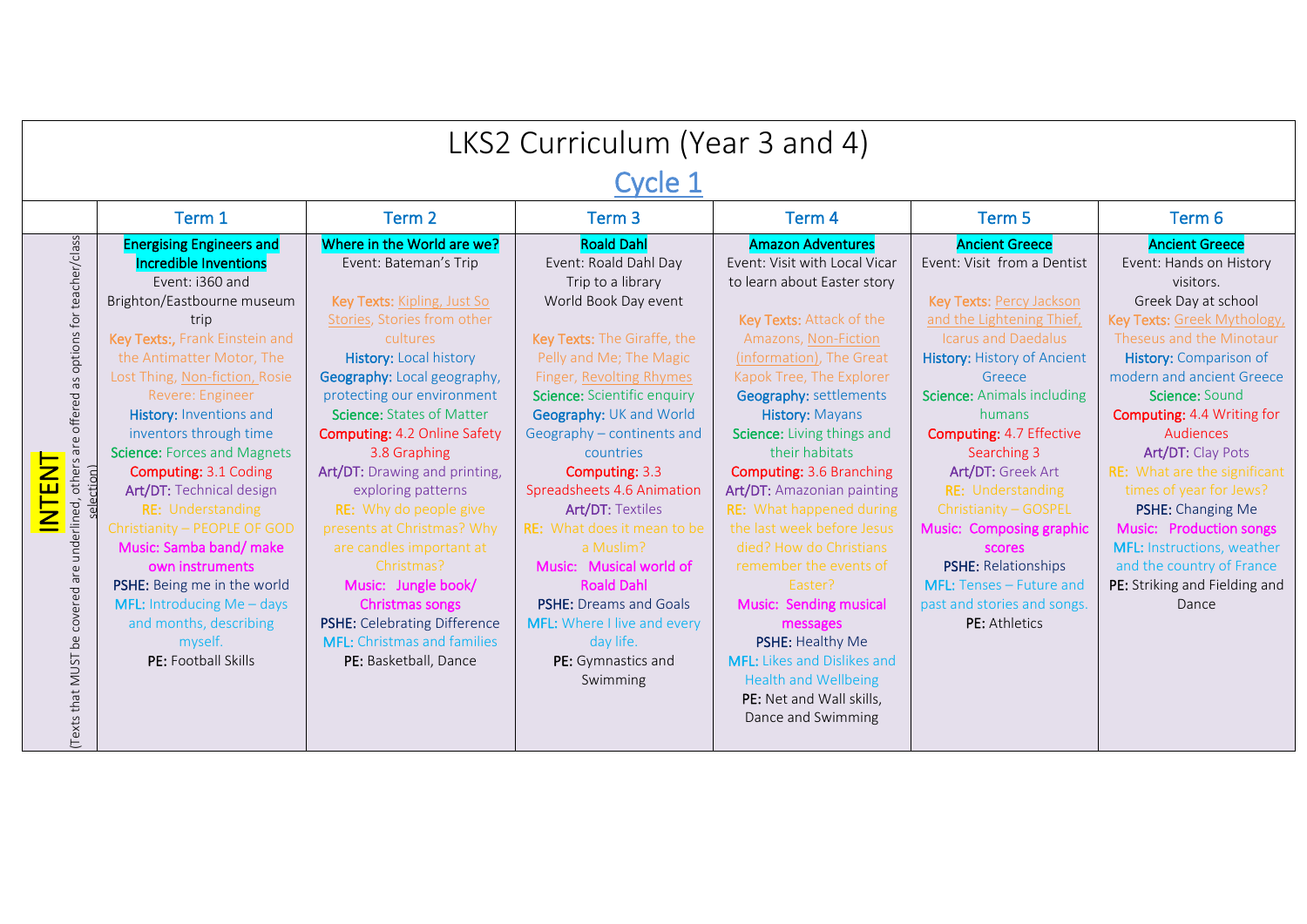| Skills<br>Science<br>IMPLEMENTATION: | <b>Science: Forces and Magnets</b><br>• Compare how things move on<br>different surfaces<br>• Notice that some forces need<br>contact between two objects, but<br>magnetic forces can act at a<br>distance<br>• Observe how magnets attract or<br>repel each other and attract<br>some materials and not others<br>• Compare and group together a<br>variety of everyday materials on<br>the basis of whether they are<br>attracted to a magnet and<br>identify some magnetic materials<br>• Describe magnets as having two<br>poles<br>• Predict whether two magnets will<br>attract or repel each other,<br>depending on which poles are<br>facing<br><b>Science: Scientific Enquiry</b><br>• Ask relevant questions<br>• Gather, record, classify and<br>present data<br>• Record findings using simple<br>scientific language, drawings,<br>diagrams, keys, bar charts and<br>tables, report on findings from<br>enquires - explanations and<br>conclusions | <b>Science: States of Matter</b><br>Compare and group materials together, according to whether they are solids,<br>liquids or gases<br>• Observe that some materials change state when they are heated or cooled, and<br>measure or research the temperature at which this happens in degrees Celsius<br>• Identify the part played by evaporation and condensation in the water cycle and<br>associate the rate of evaporation with temperature.<br><b>Science: Scientific Enquiry</b><br>• Set up simple, practical enguires, comparative and fair tests<br>• Make systematic and careful observations, take accurate measurements using a<br>range of equipment.<br>• Identify differences, similarities or changes related to simple ideas and processes | Science: Living things and their<br>habitats<br>• Recognise that living things can<br>be grouped in a variety of ways<br>• Explore and use classification<br>keys to help group, identify and<br>name a variety of living things in<br>their local and wider environment<br>• Recognise that environments can<br>change and that this can<br>sometimes pose dangers to living<br>things.<br><b>Science: Scientific Enquiry</b><br>• Ask relevant questions<br>• Gather, record, classify and<br>present data<br>• Draw simple conclusions, make<br>predictions, suggest<br>improvements and raise further<br>questions<br>• Identify differences, similarities or<br>changes related to simple ideas<br>and processes<br>• Use straightforward scientific<br>evidence to answer questions or<br>support findings | Science: animals including humans<br>• Identify that animals including<br>humans, need the right types and<br>amount of nutrition, and that<br>they cannot make their own food;<br>they get nutrition from what they<br>eat<br>• Identify that humans and some<br>other animals have skeletons and<br>muscles for support, protection<br>and movement<br>• Find out about how different<br>parts of the body have special<br>functions<br><b>Science: Scientific Enquiry</b><br>• Make systematic and careful<br>observations, take accurate<br>measurements using a range of<br>equipment.<br>• Gather, record, classify and<br>present data<br>• Record findings using simple<br>scientific language, drawings,<br>diagrams, keys, bar charts and<br>tables, report on findings from<br>enquires – explanations and<br>conclusions | <b>Science: Sound</b><br>• Identify how sounds are made,<br>associating them with<br>something vibrating<br>• Recognise that vibrations from<br>sounds travel through a<br>medium to the ear<br>• Find patterns between the pitch<br>of a sound and features of the<br>object that produced it.<br>• Find patterns between the<br>volume of a souns and the<br>strength of the vibrations that<br>produced it<br>• Recognise that sounds get<br>fainter as the distance from the<br>sound source increases.<br><b>Science: Scientific Enquiry</b><br>• Ask relevant questions<br>• Set up simple, practical<br>enquires, comparative and fair<br>tests<br>• Draw simple conclusions, make<br>predictions, suggest<br>improvements and raise further<br>questions |
|--------------------------------------|-----------------------------------------------------------------------------------------------------------------------------------------------------------------------------------------------------------------------------------------------------------------------------------------------------------------------------------------------------------------------------------------------------------------------------------------------------------------------------------------------------------------------------------------------------------------------------------------------------------------------------------------------------------------------------------------------------------------------------------------------------------------------------------------------------------------------------------------------------------------------------------------------------------------------------------------------------------------|--------------------------------------------------------------------------------------------------------------------------------------------------------------------------------------------------------------------------------------------------------------------------------------------------------------------------------------------------------------------------------------------------------------------------------------------------------------------------------------------------------------------------------------------------------------------------------------------------------------------------------------------------------------------------------------------------------------------------------------------------------------|------------------------------------------------------------------------------------------------------------------------------------------------------------------------------------------------------------------------------------------------------------------------------------------------------------------------------------------------------------------------------------------------------------------------------------------------------------------------------------------------------------------------------------------------------------------------------------------------------------------------------------------------------------------------------------------------------------------------------------------------------------------------------------------------------------------|--------------------------------------------------------------------------------------------------------------------------------------------------------------------------------------------------------------------------------------------------------------------------------------------------------------------------------------------------------------------------------------------------------------------------------------------------------------------------------------------------------------------------------------------------------------------------------------------------------------------------------------------------------------------------------------------------------------------------------------------------------------------------------------------------------------------------------------|------------------------------------------------------------------------------------------------------------------------------------------------------------------------------------------------------------------------------------------------------------------------------------------------------------------------------------------------------------------------------------------------------------------------------------------------------------------------------------------------------------------------------------------------------------------------------------------------------------------------------------------------------------------------------------------------------------------------------------------------------------------|
| KNOWLEDGE GAINED<br>IMPACT-          | To know that magnets have north<br>and south poles and that opposites<br>attract.<br>To know that some forces need<br>contact between 2 objects, but<br>magnetic forces can act at a<br>distance.<br>To know that friction is a force<br>when 2 surfaces rub together.                                                                                                                                                                                                                                                                                                                                                                                                                                                                                                                                                                                                                                                                                          | To know the stages of the water cycle.<br>To know what solids, liquids and gases are and the differences between them.<br>To know that water freezes at 0 degrees and boils at 100 degrees.                                                                                                                                                                                                                                                                                                                                                                                                                                                                                                                                                                  | To know and identify different<br>habitats and the animals that live in<br>them.<br>To know which animals live in the<br>rainforest.<br>To know which plants live in the<br>rainforest and how they have<br>adapted to survive.<br>To know the conditions that plants<br>need to survive. To know what<br>animals and humans need to<br>survive (MRS GREN).<br>To know how animals can be<br>grouped depending on their<br>characteristics                                                                                                                                                                                                                                                                                                                                                                       | To know the names of different<br>teeth.<br>To know how to care for teeth.<br>To know what happens if you don't<br>look after your teeth.                                                                                                                                                                                                                                                                                                                                                                                                                                                                                                                                                                                                                                                                                            | To know that sounds are created<br>by vibrations.<br>To know the structure of the ear.<br>To know that bigger vibrations<br>lead to louder sounds.<br>To know and understand high and<br>low pitch.                                                                                                                                                                                                                                                                                                                                                                                                                                                                                                                                                              |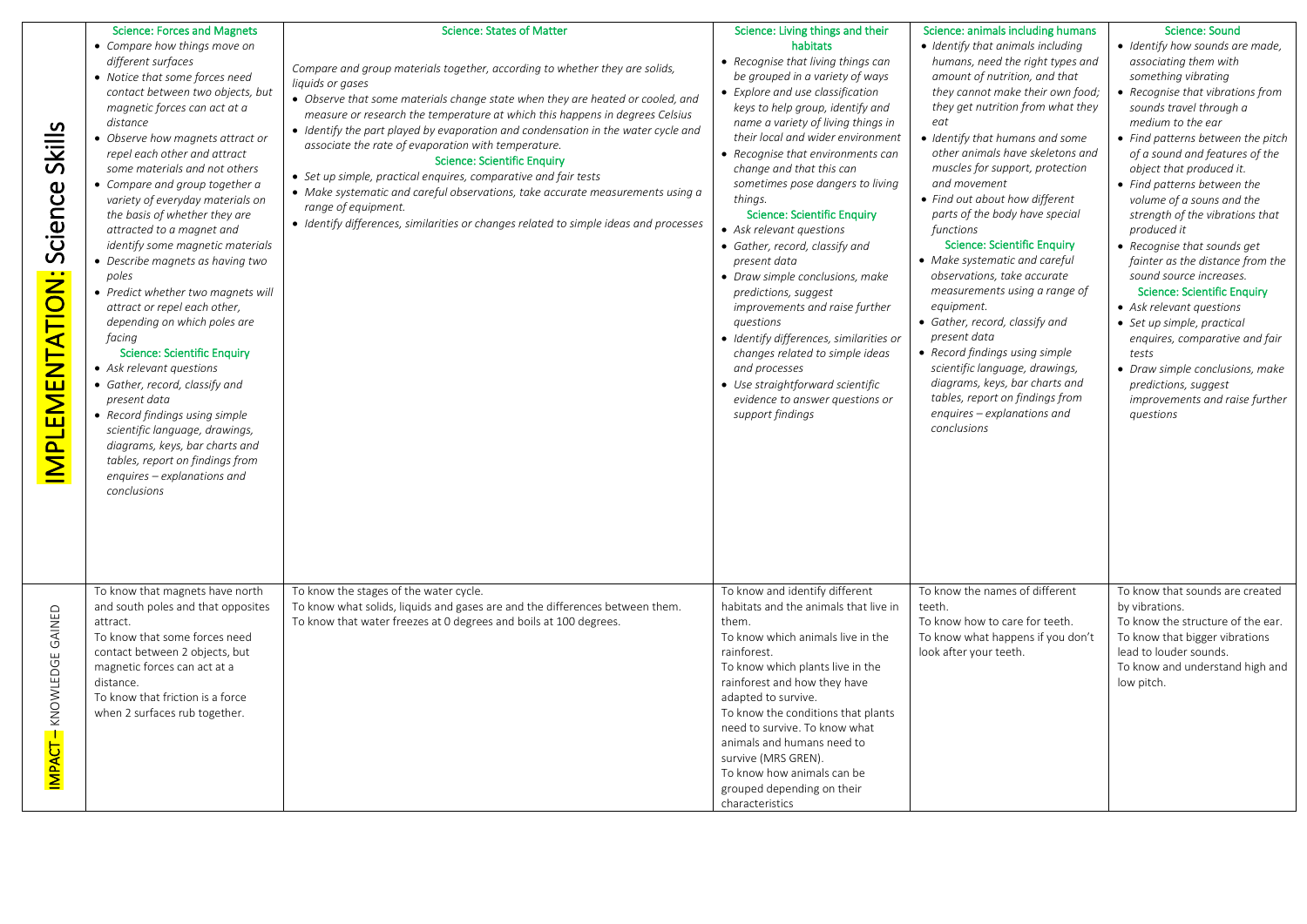|                                               | <b>Y3</b>                                                                                                                                                                                                                                                                                                                                                                                                                                                                                                                                                                                                                                                                                                                                                      | Y3                                                                                                                                                                                                                                                                                                                                                                                                                                                                                                                                                                                                                                                                                                                                                                                                                                                                           | Y3                                                                                                                                                                                                                                                                                                                                                                                                                                                                                                                                                                                                                        | <b>Y3</b>                                                                                                                                                                                                                                                                                                                                                                                                                                                                                                                                                                                                                                                                                                 | <b>Y3</b>                                                                                                                                                                                                                                                                                                                                                                                                                                                                                                                                                                                                                                                                                                                                                         | <b>Y3</b>                                                                                                                                                                                                                                                                                                                                                                                                                                                                                                                                                                                                                                                                               |
|-----------------------------------------------|----------------------------------------------------------------------------------------------------------------------------------------------------------------------------------------------------------------------------------------------------------------------------------------------------------------------------------------------------------------------------------------------------------------------------------------------------------------------------------------------------------------------------------------------------------------------------------------------------------------------------------------------------------------------------------------------------------------------------------------------------------------|------------------------------------------------------------------------------------------------------------------------------------------------------------------------------------------------------------------------------------------------------------------------------------------------------------------------------------------------------------------------------------------------------------------------------------------------------------------------------------------------------------------------------------------------------------------------------------------------------------------------------------------------------------------------------------------------------------------------------------------------------------------------------------------------------------------------------------------------------------------------------|---------------------------------------------------------------------------------------------------------------------------------------------------------------------------------------------------------------------------------------------------------------------------------------------------------------------------------------------------------------------------------------------------------------------------------------------------------------------------------------------------------------------------------------------------------------------------------------------------------------------------|-----------------------------------------------------------------------------------------------------------------------------------------------------------------------------------------------------------------------------------------------------------------------------------------------------------------------------------------------------------------------------------------------------------------------------------------------------------------------------------------------------------------------------------------------------------------------------------------------------------------------------------------------------------------------------------------------------------|-------------------------------------------------------------------------------------------------------------------------------------------------------------------------------------------------------------------------------------------------------------------------------------------------------------------------------------------------------------------------------------------------------------------------------------------------------------------------------------------------------------------------------------------------------------------------------------------------------------------------------------------------------------------------------------------------------------------------------------------------------------------|-----------------------------------------------------------------------------------------------------------------------------------------------------------------------------------------------------------------------------------------------------------------------------------------------------------------------------------------------------------------------------------------------------------------------------------------------------------------------------------------------------------------------------------------------------------------------------------------------------------------------------------------------------------------------------------------|
| Skills<br>Computing<br><b>IMPLEMENTATION:</b> | • Use technology safely and<br>respectfully, keeping personal<br>information private<br>• Use technology safely and<br>recognise acceptable and<br>unacceptable behaviour<br>• Design, write and debug<br>programs that control or<br>simulate virtual events<br>• Use logical reasoning to explain<br>how some simple algorithms<br>work<br><b>Y4</b><br>• Use technology responsibly and<br>understand that communication<br>online may be seen by others<br>· Understand where to go for help<br>and support when he/she has<br>concerns about content or contact<br>on the internet or other online<br>technologies<br>• Use logical reasoning to detect<br>and correct errors in algorithms<br>and programs<br>• Decompose programs into<br>smaller parts | • Use technology safely and<br>respectfully, keeping personal<br>information private<br>• Use technology safely and recognise<br>acceptable and unacceptable<br>behaviour<br>• With support select and use a variety<br>of software to accomplish goals<br><b>Y4</b><br>• Use technology responsibly and<br>understand that communication<br>online may be seen by others<br>• Understand where to go for help and<br>support when he/she has concerns<br>about content or contact on the<br>internet or other online technologies<br>• With support, select and use a<br>variety of software on a range of<br>digital devices<br>• With support, select, use and<br>combine a variety of software on a<br>range of digital devices to<br>accomplish given goals.<br>• Select, use and combine a variety of<br>software, systems and content that<br>accomplish given goals. | • Use technology safely and<br>respectfully, keeping personal<br>information private<br>• Use technology safely and<br>recognise acceptable and<br>unacceptable behaviour<br>• Use logical reasoning to explain<br>how some simple algorithms work<br><b>Y4</b><br>• Use technology responsibly and<br>understand that communication<br>online may be seen by others<br>• Understand where to go for help<br>and support when he/she has<br>concerns about content or contact<br>on the internet or other online<br>technologies<br>• Use logical reasoning to detect and<br>correct errors in algorithms and<br>programs | • Use technology safely and<br>respectfully, keeping personal<br>information private<br>• Use technology safely and<br>recognise acceptable and<br>unacceptable behaviour<br>• Design, write and debug<br>programs that control or<br>simulate virtual events<br>• Use logical reasoning to explain<br>how some simple algorithms<br>work<br>Y4<br>• Use technology responsibly and<br>understand that communication<br>online may be seen by others<br>• Understand where to go for help<br>and support when he/she has<br>concerns about content or<br>contact on the internet or other<br>online technologies<br>• Use logical reasoning to detect<br>and correct errors in algorithms<br>and programs | • Use technology safely and<br>respectfully, keeping personal<br>information private<br>• Use technology safely and<br>recognise acceptable and<br>unacceptable behaviour<br>• Use simple search technologies<br>and recognise that some sources<br>are more reliable than others<br>• Use simple search technologies<br><b>Y4</b><br>• Use technology responsibly and<br>understand that communication<br>online may be seen by others<br>• Understand where to go for help<br>and support when he/she has<br>concerns about content or contact<br>on the internet or other online<br>technologies<br>• Understand how results are<br>selected and ranked by search<br>enaines<br>• Understand what servers are and<br>how they provide services to a<br>network | • Use technology safely and<br>respectfully, keeping personal<br>information private<br>• Use technology safely and<br>recognise acceptable and<br>unacceptable behaviour<br>• Make efficient use of familiar<br>forms of input and output<br>devices<br>• Recognise familiar forms of<br>input and output devices and<br>how they are used<br><b>Y4</b><br>• Use technology responsibly<br>and understand that<br>communication online may be<br>seen by others<br>• Understand where to go for<br>help and support when he/she<br>has concerns about content or<br>contact on the internet or<br>other online technologies<br>• Use other input devices such as<br>cameras or sensors |
| IMPACT - KNOWLEDGE<br>GAINED                  | To know that some sources online<br>are more reliable than others<br>To know how simple algorithms<br>work.<br>To know what is needed to debug<br>programs.<br>To know that programmes can be<br>decomposed into smaller parts<br>To know a range of methods to<br>detect and correct errors in<br>algorithms and programs.                                                                                                                                                                                                                                                                                                                                                                                                                                    | To know that personal information<br>should be kept private online.<br>To know acceptable and unacceptable<br>behaviour online.<br>To know where to go for help and<br>support online.<br>To know that online communication<br>could be seen, and interpreted<br>differently, by others.                                                                                                                                                                                                                                                                                                                                                                                                                                                                                                                                                                                     | To know some ways of creating an<br>animation.<br>To know the process needed to create<br>a spreadsheet                                                                                                                                                                                                                                                                                                                                                                                                                                                                                                                   | To know a method to design, write<br>and debug programs.<br>To know and be able to explain<br>'branching'.<br>To know that online technology<br>must be used responsibly.<br>To know that there may be errors in<br>algorithms and programmes.                                                                                                                                                                                                                                                                                                                                                                                                                                                            | To know to always be respectful<br>when communicating online.<br>To know that some online sources<br>are more reliable than others.<br>To know that results are ranked and<br>selected by search engines.<br>To know what servers are and what<br>they do.                                                                                                                                                                                                                                                                                                                                                                                                                                                                                                        | To know familiar forms of input<br>and output devices, e.g. USB.<br>To know, name and be able to<br>use other input devices, e.g.<br>cameras.                                                                                                                                                                                                                                                                                                                                                                                                                                                                                                                                           |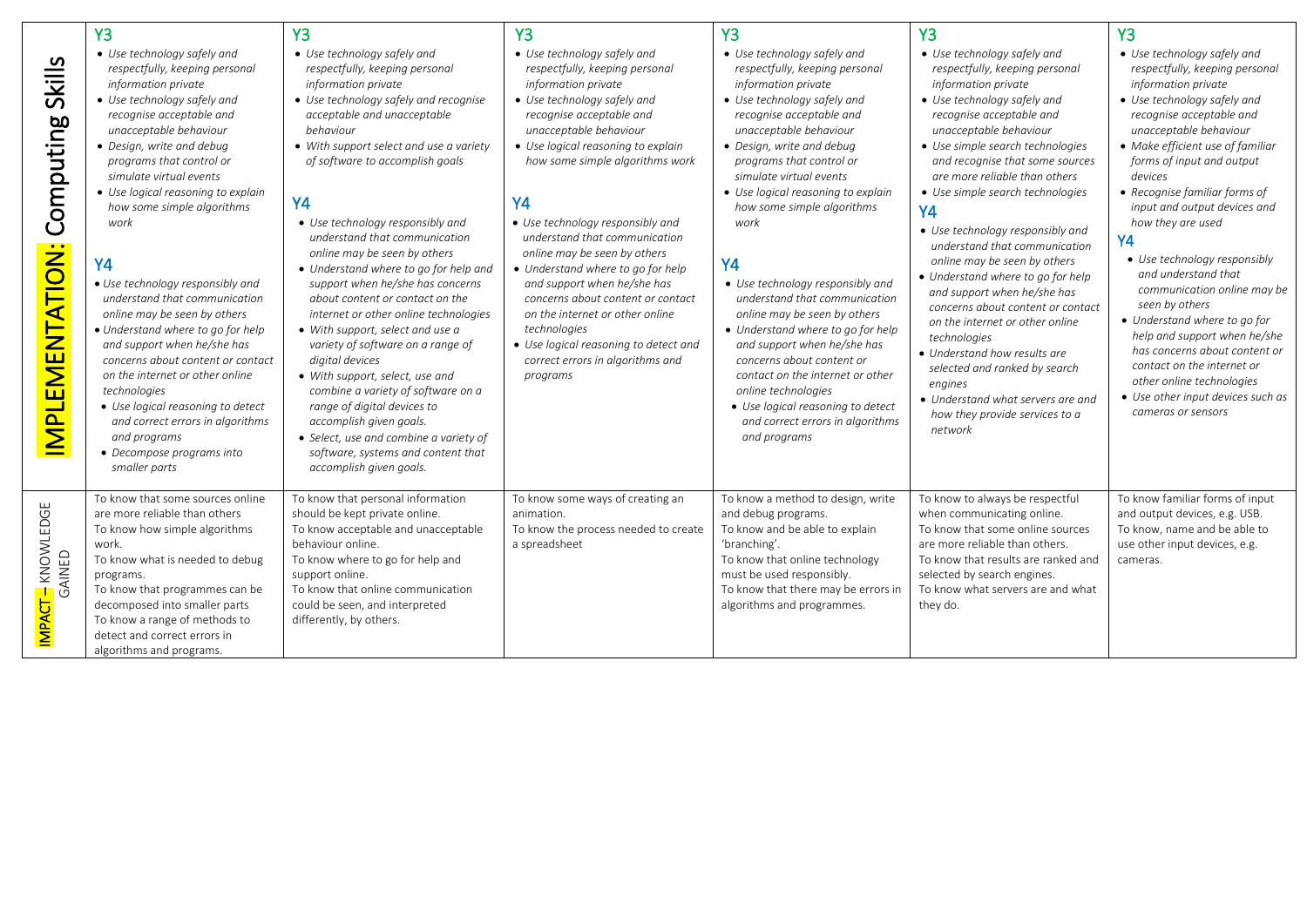|                                           | <b>Y3</b>                                                                                                                                                                                                                                    | <b>Y3</b>                                                                                                                                                                                                                                                                                                                                                                                | <b>Y3</b>                                                                                                                                                                                                                                                                                                                                                                                                                                                                     | <b>Y3</b>                                                                                                                                                                                                                                                                                                                                                                                                                                     |
|-------------------------------------------|----------------------------------------------------------------------------------------------------------------------------------------------------------------------------------------------------------------------------------------------|------------------------------------------------------------------------------------------------------------------------------------------------------------------------------------------------------------------------------------------------------------------------------------------------------------------------------------------------------------------------------------------|-------------------------------------------------------------------------------------------------------------------------------------------------------------------------------------------------------------------------------------------------------------------------------------------------------------------------------------------------------------------------------------------------------------------------------------------------------------------------------|-----------------------------------------------------------------------------------------------------------------------------------------------------------------------------------------------------------------------------------------------------------------------------------------------------------------------------------------------------------------------------------------------------------------------------------------------|
| Skills                                    | • Use an increasing range of<br>common words and phrases<br>relating to the passing of time<br><b>Y4</b><br>• Use sources of information in<br>ways that go beyond simple<br>observations to answer questions                                | • Use an increasing range of common<br>words and phrases relating to the<br>passing of time<br>• Describe memories of key events in<br>his/her life using historical vocabulary<br><b>Y4</b><br>• Use sources of information in ways                                                                                                                                                     | • Use an increasing range of<br>common words and phrases<br>relating to the passing of time<br><b>Y4</b><br>• Use sources of information in<br>ways that go beyond simple<br>observations to answer questions                                                                                                                                                                                                                                                                 | • Use an increasing range of common words and phrases relating to the<br>passing of time<br><b>Y4</b><br>• Use sources of information in ways that go beyond simple observations<br>to answer questions about the past<br>• Use a variety of resources to find out about aspects of life in the past                                                                                                                                          |
| <b>History</b><br><b>MPLEMENTATION:</b>   | about the past<br>• Use a variety of resources to find<br>out about aspects of life in the<br>past<br>• Communicate his/her learning in<br>an organised and structured way,<br>using appropriate terminology<br>To know who Alexander Graham | that go beyond simple observations to<br>answer questions about the past<br>• Use a variety of resources to find out<br>about aspects of life in the past<br>• Communicate his/her learning in an<br>organised and structured way, using<br>appropriate terminology<br>• Place some historical periods in a<br>chronological framework<br>To know how the local area has changed         | about the past<br>• Use a variety of resources to find<br>out about aspects of life in the<br>past<br>• Place some historical periods in a<br>chronological framework<br>Describe a non-European society<br>that provides contrasts with British<br>history - one study chosen from:<br>early Islamic civilization, including a<br>study of Baghdad c. AD 900; Mayan<br>civilization c. AD 900; Benin (West<br>Africa) c. AD 900-1300<br>To know that lots of sources give us | • Communicate his/her learning in an organised and structured way,<br>using appropriate terminology<br>• Place some historical periods in a chronological framework<br>• Use historic terms related to the period of study<br>• Understand that sources can contradict each other<br>• Describe a study of Ancient Greek life and achievements and their<br>influence on the western world<br>To know that sources can contradict each other. |
| <mark>IMPACT –</mark> KNOWLEDGE<br>GAINED | Bell and Thomas Edison are and<br>what they invented.<br>To know what day, week, fortnight,<br>month, decade, century and<br>millennium mean.                                                                                                | over the last 100 years (Ashdown<br>Forest).<br>To know key invents in my own life.<br>To know some key dates for the local<br>area (e.g. church, school, shop<br>openings)<br>To know significant events in the history<br>of my village.<br>To know how different events in local<br>history fit onto a timeline.<br>To know how events in local history<br>have impacted modern life. | information about the past.<br>To know the names of some<br>historical periods in history and<br>how they fit in a timeline.<br>To know some key figures who<br>impacted the Ancient Greeks<br>To know where the Ancient Greeks<br>fit into a timeline (including relating<br>to Jesus' birth)                                                                                                                                                                                | To know how the Greeks impacted modern life.                                                                                                                                                                                                                                                                                                                                                                                                  |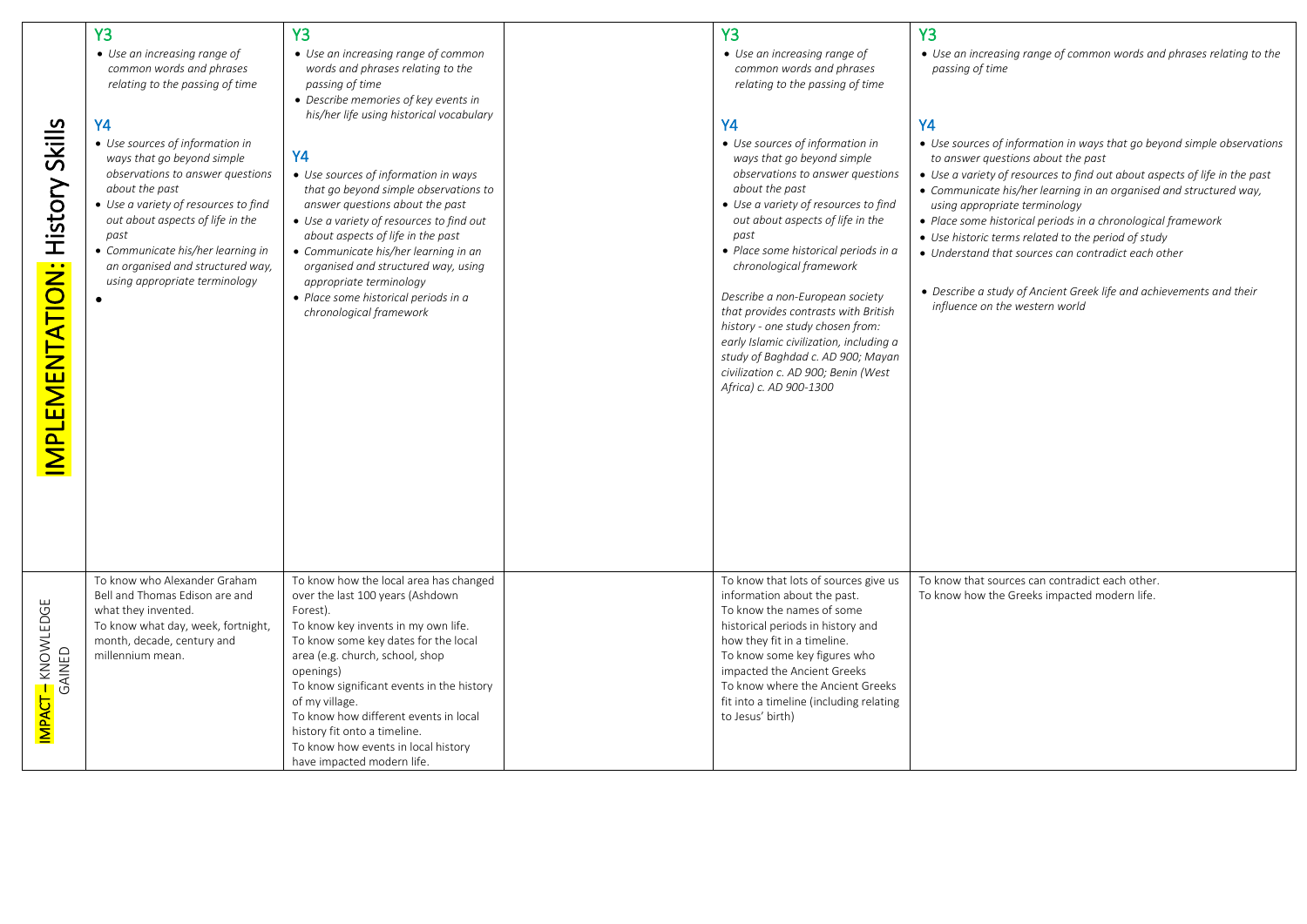|                                                |                                                                                                                                                                                                                                                                 | <b>Y3</b>                                                                                                                                                                                                                                                                                                                                                                                                                                                                                                                                                                                                                                                       | Y <sub>3</sub>                                                                                                                                                                                                                                                                                                                                                                                                                                                                                                                                                                                                                                                                                                                                                                                                                                   | Y <sub>3</sub>                                                                                                                                                                                                                                                                                                                                                                                                                                                                                                                                                                                                                                                                                                                                                                                                                         | <b>Y3</b>                                                                                                                                                                                                                                                                                                                                                           |
|------------------------------------------------|-----------------------------------------------------------------------------------------------------------------------------------------------------------------------------------------------------------------------------------------------------------------|-----------------------------------------------------------------------------------------------------------------------------------------------------------------------------------------------------------------------------------------------------------------------------------------------------------------------------------------------------------------------------------------------------------------------------------------------------------------------------------------------------------------------------------------------------------------------------------------------------------------------------------------------------------------|--------------------------------------------------------------------------------------------------------------------------------------------------------------------------------------------------------------------------------------------------------------------------------------------------------------------------------------------------------------------------------------------------------------------------------------------------------------------------------------------------------------------------------------------------------------------------------------------------------------------------------------------------------------------------------------------------------------------------------------------------------------------------------------------------------------------------------------------------|----------------------------------------------------------------------------------------------------------------------------------------------------------------------------------------------------------------------------------------------------------------------------------------------------------------------------------------------------------------------------------------------------------------------------------------------------------------------------------------------------------------------------------------------------------------------------------------------------------------------------------------------------------------------------------------------------------------------------------------------------------------------------------------------------------------------------------------|---------------------------------------------------------------------------------------------------------------------------------------------------------------------------------------------------------------------------------------------------------------------------------------------------------------------------------------------------------------------|
| Skills<br>Geography<br><b>ΜΡ</b> LEMENT ΑΤΙΟΝ: |                                                                                                                                                                                                                                                                 | • Make more detailed fieldwork<br>sketches/diagrams<br>• Use fieldwork instruments e.g.<br>camera, rain gauge<br>· Identify physical and human features<br>of the locality<br>• Recognise that different people hold<br>different views about an issue and<br>begin to understand some of the<br>reasons why<br><b>Y4</b><br>• Demonstrate knowledge of features<br>about places around him/her and<br>beyond the UK<br>• Know how the locality is set within a<br>wider geographical context<br>• Plan the steps and strategies for an<br>enquiry<br>• Draw accurate maps with more<br>complex keys<br>• Explore weather patterns around<br>parts of the world | • Identify where counties are within<br>the UK and the key topographical<br>features<br>• Name and locate the cities of the<br>UK Use and interpret maps, globes,<br>atlases and digital / computer<br>mapping to locate countries and<br>key features<br>• Use four figure grid references<br>• Use the 8 points of a compass<br>• Make plans and maps using<br>symbols and keys<br><b>Y4</b><br>• Identify where countries are within<br>Europe; including Russia<br>• Describe human features of UK<br>regions, cities and /or counties<br>• Know about the wider context of<br>places - region, country<br>• Explore features on OS maps using<br>6 figure grid references<br>• Draw accurate maps with more<br>complex keys<br>• Explore weather patterns around<br>parts of the world<br>• Recognise the different shapes of<br>continents | • Use four figure grid references<br>• Use the 8 points of a compass<br>• Make plans and maps using<br>symbols and keys<br>• Analyse evidence and draw<br>conclusions e.g. make<br>comparisons between locations<br>using aerial photos/pictures e.g.<br>population, temperatures etc.<br>• Ask and respond to geographical<br>questions<br>• Recognise there are similarities<br>and differences between places<br>• Explain about weather conditions<br>/ patterns around the UK and<br>parts of Europe<br><b>Y4</b><br>• Understand the effect of<br>landscape features on the<br>development of a locality<br>• Describe how people have been<br>affected by changes in the<br>environment<br>• Explain about key natural<br>resources e.g. water in the locality<br>• Know about the wider context of<br>places - region, country | • Make plans and maps using symbols and keys<br>• Identify physical and human features of the locality<br>• Recognise there are similarities and differences between places<br><b>Y4</b><br>• Know about the wider context of places - region, country<br>• Draw accurate maps with more complex keys<br>• Know about the wider context of places - region, country |
| <mark>impact –</mark><br>Knowledge<br>Gained   | To know some of the cities and<br>countries in the UK.<br>To know what a key is on a map and<br>what the symbols mean.<br>To know the different names and<br>shapes of the continents.<br>To know the names and location of<br>some of the countries in Europe. | I know the effect of landscape features.<br>To know the difference between<br>weather patterns around the world.<br>To know that different skills and<br>instruments are needed for fieldwork.                                                                                                                                                                                                                                                                                                                                                                                                                                                                  | To know a compass has 8 points.<br>To know where some countries are in<br>Europe<br>To know what a human feature is.<br>To know which county I live in and<br>know the names and locations of<br>others.                                                                                                                                                                                                                                                                                                                                                                                                                                                                                                                                                                                                                                         | To know the 8 points of a compass.<br>To know the difference between<br>weather patterns around the world.<br>To know that it is important to<br>compare evidence.                                                                                                                                                                                                                                                                                                                                                                                                                                                                                                                                                                                                                                                                     | To know similarities and differences between ancient and modern<br>Greece.<br>To know what to include when drawing a map.                                                                                                                                                                                                                                           |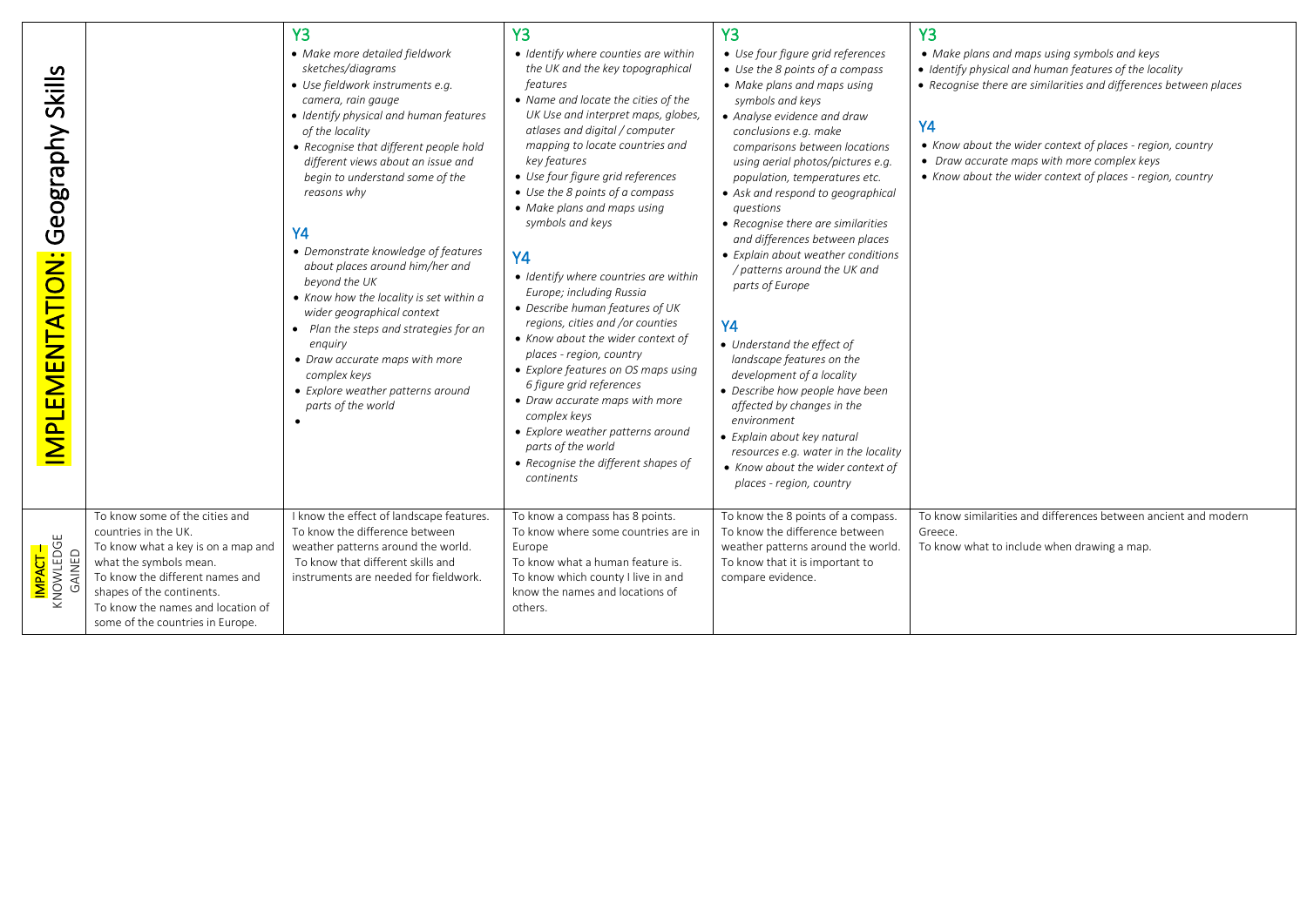| design skills<br>pue<br>Art<br>IMPLEMENTATION: | <b>Y3</b><br>• Use a sketchbook for recording<br>observations, for experimenting<br>with techniques or planning out<br>ideas<br>• Compare and recreate form of<br>natural and manmade objects<br>Υ4<br>• Use a sketchbook for collecting<br>ideas and developing a plan for a<br>completed piece of artwork<br>• Describe some of the key ideas,<br>techniques and working practices<br>of artists, architects and designers<br>who he/she has studied | <b>Y3</b><br>• Understand and identify key aspects<br>such as complementary colours,<br>colour as tone, warm and cold<br>colours<br>• He/she is able to create a collage<br>using overlapping and layering<br>• Create printing blocks using relief<br>or impressed techniques<br>Y4<br>• Experiment with creating mood,<br>feeling, movement and areas of<br>interest by selecting appropriate<br>materials and learnt techniques<br>• Use a variety of techniques e.g.<br>marbling, silkscreen and cold water<br>paste | <b>Y3</b><br>• Add detail to work using different<br>types of stitch, including cross-<br>stitch<br>• Experiment with different materials<br>to create a range of effects and use<br>these techniques in the completed<br>piece of work<br>• Explain what he/she likes or dislikes<br>about their work<br><b>Y4</b><br>• Print on fabrics using tie-dyes or<br>batik<br>• Articulate how he/she might<br>improve their work using technical<br>terms and reasons as a matter of<br>routine<br>• Use taught technical skills to adapt<br>and improve his/her work | <b>Y3</b><br>• Know about some of the great<br>artists, architects and designers<br>in history and describe their<br>work<br>• Explore shading, using different<br>media<br>Y4<br>• Draws familiar objects with<br>correct proportions<br>• Create different effects by using<br>a variety of tools and techniques<br>such as bleeds, washes,<br>scratches and splashes | Y <sub>3</sub><br>• Use a sketchbook for recording<br>observations, for experimenting<br>with techniques or planning out<br>ideas<br>• Know about some of the great<br>artists, architects and designers<br>in history and describe their<br>work<br><b>Y4</b><br>• Use a sketchbook for collecting<br>ideas and developing a plan for a<br>completed piece of artwork<br>• Describe some of the key ideas,<br>techniques and working practices<br>of artists, architects and<br>designers who he/she has<br>studied<br>• Draws familiar objects with<br>correct proportions<br>• Create different effects by using<br>a variety of tools and techniques<br>such as bleeds, washes,<br>scratches and splashes | <b>Y4</b><br>• Plan a sculpture through<br>drawing and other preparatory<br>work                                                           |
|------------------------------------------------|--------------------------------------------------------------------------------------------------------------------------------------------------------------------------------------------------------------------------------------------------------------------------------------------------------------------------------------------------------------------------------------------------------------------------------------------------------|--------------------------------------------------------------------------------------------------------------------------------------------------------------------------------------------------------------------------------------------------------------------------------------------------------------------------------------------------------------------------------------------------------------------------------------------------------------------------------------------------------------------------|------------------------------------------------------------------------------------------------------------------------------------------------------------------------------------------------------------------------------------------------------------------------------------------------------------------------------------------------------------------------------------------------------------------------------------------------------------------------------------------------------------------------------------------------------------------|-------------------------------------------------------------------------------------------------------------------------------------------------------------------------------------------------------------------------------------------------------------------------------------------------------------------------------------------------------------------------|---------------------------------------------------------------------------------------------------------------------------------------------------------------------------------------------------------------------------------------------------------------------------------------------------------------------------------------------------------------------------------------------------------------------------------------------------------------------------------------------------------------------------------------------------------------------------------------------------------------------------------------------------------------------------------------------------------------|--------------------------------------------------------------------------------------------------------------------------------------------|
| I <mark>mpact –</mark><br>Knowledge<br>Gained  | To know the successes and ways<br>forward in my own work.<br>To know some different ways to join<br>and work with fabric.                                                                                                                                                                                                                                                                                                                              | To know that art and colours can<br>represent emotions<br>To know the technique of collage and<br>the effects this can create.<br>To know that mixing colours can<br>create different colours and shades.                                                                                                                                                                                                                                                                                                                | To know that designing something<br>first creates a better final result.<br>To know the names and work of<br>architects                                                                                                                                                                                                                                                                                                                                                                                                                                          | To know the names and works of<br>some artists.<br>To know different artists use<br>different techniques<br>To know the size of my brush will<br>affect the stroke.                                                                                                                                                                                                     | To know the meaning of the words<br>proportion, accuracy and tonal<br>shading.<br>To know why art was important to<br>the Ancient Greeks.                                                                                                                                                                                                                                                                                                                                                                                                                                                                                                                                                                     | To know clay can be used for a<br>variety of purposes.<br>To know the Ancient Greeks<br>decorated their pots with stories<br>and pictures. |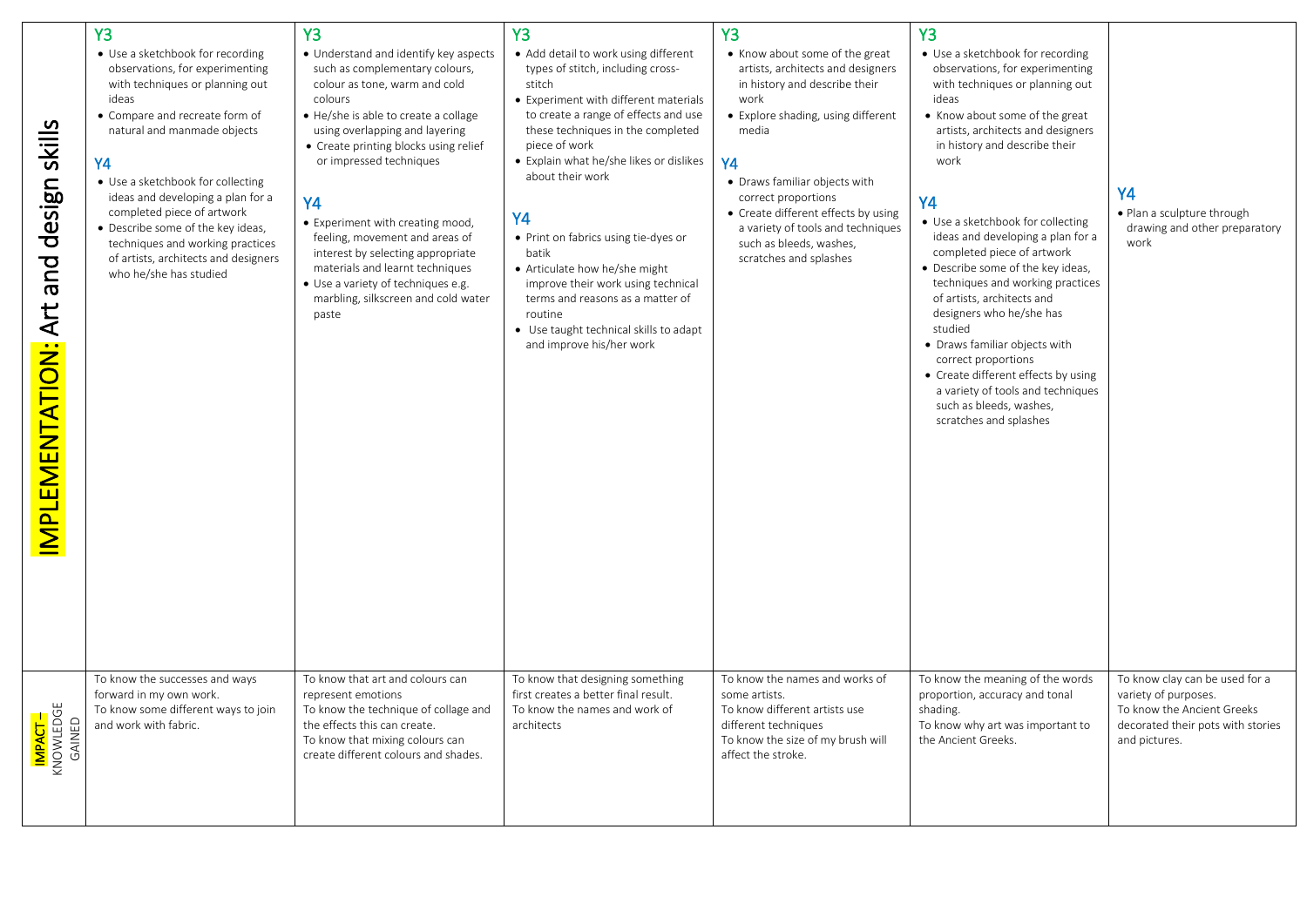| <b>Skills</b><br>Ъ                                                           | <b>Y3</b><br>• Create designs using annotated<br>sketches, cross-sectional diagrams<br>and simple computer programmes<br>· Safely measure, mark out, cut,<br>assemble and join with some<br>accuracy<br>· Make suitable choices from a wider<br>range of tools and unfamiliar<br>materials and plan out the main<br>stages of using them                      |                                                                                                                                                                                                                                                                                                                                           |                                                                                                                                                                                                                                                                                                                                                                                            |                                                                                                                                                                                                                                                                                                                                                                      |                                                                                                                                                                                                                                                                                                            | <b>Y3</b><br>• Create designs using annotated<br>sketches, cross-sectional<br>diagrams and simple computer<br>programmes<br>· Safely measure, mark out, cut,<br>assemble and join with some<br>accuracy<br>· Make suitable choices from a<br>wider range of tools and<br>unfamiliar materials and plan<br>out the main stages of using                                               |
|------------------------------------------------------------------------------|---------------------------------------------------------------------------------------------------------------------------------------------------------------------------------------------------------------------------------------------------------------------------------------------------------------------------------------------------------------|-------------------------------------------------------------------------------------------------------------------------------------------------------------------------------------------------------------------------------------------------------------------------------------------------------------------------------------------|--------------------------------------------------------------------------------------------------------------------------------------------------------------------------------------------------------------------------------------------------------------------------------------------------------------------------------------------------------------------------------------------|----------------------------------------------------------------------------------------------------------------------------------------------------------------------------------------------------------------------------------------------------------------------------------------------------------------------------------------------------------------------|------------------------------------------------------------------------------------------------------------------------------------------------------------------------------------------------------------------------------------------------------------------------------------------------------------|--------------------------------------------------------------------------------------------------------------------------------------------------------------------------------------------------------------------------------------------------------------------------------------------------------------------------------------------------------------------------------------|
| Implementation:                                                              | Υ4<br>• Create designs using exploded<br>diagrams<br>• Use techniques which require more<br>accuracy to cut, shape, join and<br>finish his/her work e.g. Cutting<br>internal shapes, slots in frameworks<br>• Use his/her knowledge of<br>techniques and the functional and<br>aesthetic qualities of a wide range<br>of materials to plan how to use<br>them |                                                                                                                                                                                                                                                                                                                                           |                                                                                                                                                                                                                                                                                                                                                                                            |                                                                                                                                                                                                                                                                                                                                                                      |                                                                                                                                                                                                                                                                                                            | them<br>Υ4<br>• Create designs using exploded<br>diagrams<br>• Use techniques which require<br>more accuracy to cut, shape,<br>join and finish his/her work e.g.<br>Cutting internal shapes, slots in<br>frameworks<br>• Use his/her knowledge of<br>techniques and the functional<br>and aesthetic qualities of a<br>wide range of materials to plan<br>how to use them             |
| <mark>IMPACT –</mark> KNOWLEDGE<br>GAINED                                    | To know that designs have to be<br>completed before making can begin.<br>To know accuracy is very important in<br>the creation of a product.<br>To know there are of a variety of tools<br>that could be used for different<br>purposes.                                                                                                                      |                                                                                                                                                                                                                                                                                                                                           |                                                                                                                                                                                                                                                                                                                                                                                            |                                                                                                                                                                                                                                                                                                                                                                      |                                                                                                                                                                                                                                                                                                            | To know that designs have to be<br>completed before making can<br>begin.<br>To know accuracy is very<br>important in the creation of a<br>product.<br>To know there are of a variety of<br>tools that could be used for<br>different purposes.                                                                                                                                       |
| $R_{\rm E}$<br>$\bullet$ $\bullet$<br><b>IMPLEMENTATION</b><br><b>Skills</b> | RE: Understanding Christianity-<br><b>PEOPLE OF GOD</b><br>• Retell stories from the Old<br>Testament, describing their<br>importance to Christian's<br>relationship with God.<br>• Understand and explain how the<br>People of God allow Christians to<br>understand messages from God.<br>Make links between different<br>stories in the Old Testament.     | RE: Why do people give presents at<br>Christmas? Why are candles<br>important at Christmas?<br>Explain and describe how<br>Christians are guided by Jesus'<br>words and actions.<br>Explain the symbol of the advent<br>wreath and the reason for it<br>being used at Christmas.<br>Explain the significance of<br>$\bullet$<br>Epiphany. | RE: What does it mean to be a<br>Muslim?<br>Understand the importance of<br>$\bullet$<br>learning about and recognising<br>world religions.<br>Show tolerance and respect for<br>$\bullet$<br>other faiths and beliefs.<br>Identify significant people within<br>$\bullet$<br>the Muslim faith<br>Identify similarities and<br>$\bullet$<br>differences between Muslims<br>and Christians. | RE: What happened during the last<br>week before Jesus died? How do<br>Christians remember the events of<br>Easter?<br>Draw on prior learning about<br>the Easter story to identify<br>reasons for the sequence of<br>events in the story.<br>Identify and describe ways<br>$\bullet$<br>that Christians mark Easter<br>and the significance of these<br>traditions. | RE: Understanding Christianity-<br><b>GOSPEL</b><br>• Make links between events in the<br>New Testament.<br>· Identify similarities and<br>differences between the retelling<br>of events in the Gospels.<br>• Identify ways in which Christians<br>try to replicate the behaviour and<br>ideals of Jesus. | RE: What are the significant<br>times of the year for Jews?<br>Understand the importance<br>$\bullet$<br>of learning about and<br>recognising world religions.<br>Show tolerance and respect<br>for other faiths and beliefs.<br>Identify significant events<br>$\bullet$<br>within the Jewish calendar<br>· Identify similarities and<br>differences between Jews and<br>Christians |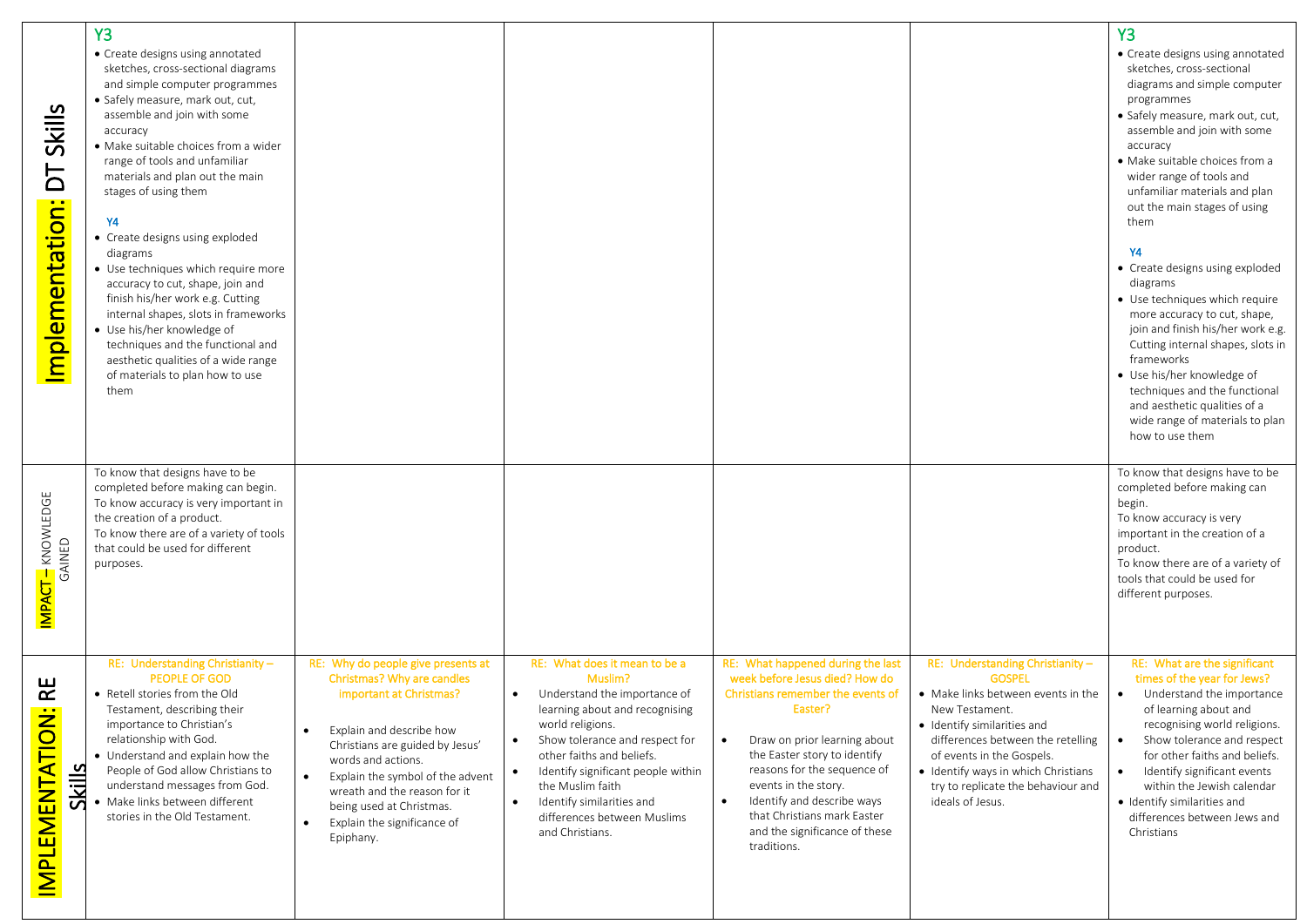| GAINED<br>KNOWLEDGE<br><b>IMPACT</b> | Toknow that the Old Testament tells<br>the story of a particular group of<br>people, the children of Israel - The<br>People of God - and their relationship<br>with God.<br>To know that the People of God try ot<br>live in the way God wants, following<br>his commands and worshipping him<br>To know that the people believe he<br>promises to stay with them, and Bible<br>stories show how God keeps his<br>promises<br>To know that the Old Testament<br>narrative explains that the People of<br>God are meant to show the benefits of<br>having a relationship with God, and to<br>attract all other nations to<br>worshipping God.<br>To know that Christians believe that,<br>through Jesus, all people can become<br>the People of God. | To know that Jesus said about himself<br>'I am the Light of the World'<br>To know that Christians believe that<br>Jesus helps them to see their way<br>through life<br>To know that the symbolism of the<br>Advent wreath and Christingle<br>To know that Christians believe that<br>God gave Jesus, like a present, to the<br>world<br>To know that the significance of the<br>story of the Wise Men and the<br>symbolism of their gifts<br>To know that Epiphany is the time to<br>remember this part of the Christmas<br>story | To know the importance of the 5<br>pillars of Islam<br>To know how these affect the daily<br>lives of Muslims<br>To know what Muslims believe about<br>Allah and Muhammad (pbuh)<br>To know about the Qur'an, where it<br>came from and how it is used<br>To know traditions associated with<br>rites of passage and family life | To know Christians call the week<br>before Easter Holy Week<br>To know the overview of the week<br>from Palm Sunday to Easter Day<br>To know Jesus had enemies as well<br>as friends<br>To know friendship can be broken<br>and repaired<br>To know the key Christian<br>traditions of Holy Week:<br>Palm Sunday<br>Maundy Thursday<br>the foot-washing<br>the Last Supper<br>Good Friday<br>Stations of the Cross<br>Procession of Witness<br>3-hour meditation<br>the Easter Vigil<br>Easter Sundav<br>sun-rise services<br>To know that every Holy<br>Communion service is a reminder of<br>Easter | To know Christians believe Jesus<br>challenges everyone about how to<br>live $-$ he sets the example for loving<br>God and your neighbour, putting<br>others first<br>To know that Christians believe<br>Jesus challenges people who<br>pretend to be good (hypocrisy) and<br>shows love and forgiveness to<br>unlikely people.<br>To know that Christians believe<br>Jesus' life shows what it means to<br>love God and love your neighbour<br>To know that Christians try to be like<br>Jesus - they want to know him<br>better and better<br>To know that Christians try to put<br>his teaching and example into<br>practice in lots of ways, from church<br>worship to social justice. | To know the main beliefs,<br>practices and symbols associated<br>with<br>Yom Kippur<br>Pesach<br>Sukkot<br>Hannukah<br>To know the importance of<br>remembering and marking the<br>events and beliefs associated with<br>the festivals |
|--------------------------------------|-----------------------------------------------------------------------------------------------------------------------------------------------------------------------------------------------------------------------------------------------------------------------------------------------------------------------------------------------------------------------------------------------------------------------------------------------------------------------------------------------------------------------------------------------------------------------------------------------------------------------------------------------------------------------------------------------------------------------------------------------------|-----------------------------------------------------------------------------------------------------------------------------------------------------------------------------------------------------------------------------------------------------------------------------------------------------------------------------------------------------------------------------------------------------------------------------------------------------------------------------------------------------------------------------------|----------------------------------------------------------------------------------------------------------------------------------------------------------------------------------------------------------------------------------------------------------------------------------------------------------------------------------|-------------------------------------------------------------------------------------------------------------------------------------------------------------------------------------------------------------------------------------------------------------------------------------------------------------------------------------------------------------------------------------------------------------------------------------------------------------------------------------------------------------------------------------------------------------------------------------------------------|--------------------------------------------------------------------------------------------------------------------------------------------------------------------------------------------------------------------------------------------------------------------------------------------------------------------------------------------------------------------------------------------------------------------------------------------------------------------------------------------------------------------------------------------------------------------------------------------------------------------------------------------------------------------------------------------|----------------------------------------------------------------------------------------------------------------------------------------------------------------------------------------------------------------------------------------|
|--------------------------------------|-----------------------------------------------------------------------------------------------------------------------------------------------------------------------------------------------------------------------------------------------------------------------------------------------------------------------------------------------------------------------------------------------------------------------------------------------------------------------------------------------------------------------------------------------------------------------------------------------------------------------------------------------------------------------------------------------------------------------------------------------------|-----------------------------------------------------------------------------------------------------------------------------------------------------------------------------------------------------------------------------------------------------------------------------------------------------------------------------------------------------------------------------------------------------------------------------------------------------------------------------------------------------------------------------------|----------------------------------------------------------------------------------------------------------------------------------------------------------------------------------------------------------------------------------------------------------------------------------------------------------------------------------|-------------------------------------------------------------------------------------------------------------------------------------------------------------------------------------------------------------------------------------------------------------------------------------------------------------------------------------------------------------------------------------------------------------------------------------------------------------------------------------------------------------------------------------------------------------------------------------------------------|--------------------------------------------------------------------------------------------------------------------------------------------------------------------------------------------------------------------------------------------------------------------------------------------------------------------------------------------------------------------------------------------------------------------------------------------------------------------------------------------------------------------------------------------------------------------------------------------------------------------------------------------------------------------------------------------|----------------------------------------------------------------------------------------------------------------------------------------------------------------------------------------------------------------------------------------|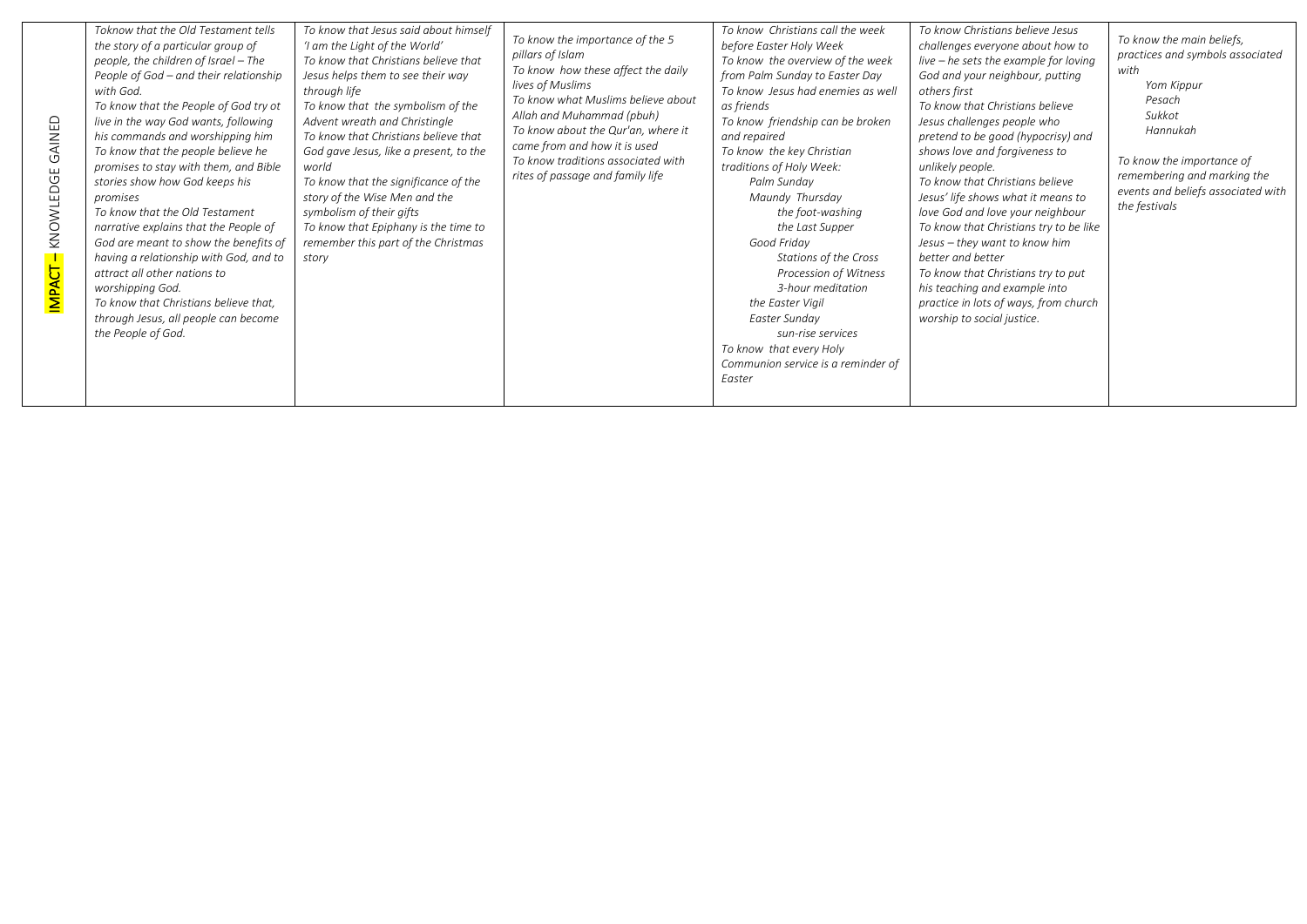|                                          | Y3                                                                                                                                                                                                                                                                                                                                                                                                                                                                                                                                                                                                                                                                                                                                                                                                                                                 | Y3                                                                                                                                                                                                                                                                                                                                                                                                                                                                                                                                                                                                                                                                                                    | Y3                                                                                                                                                                                                                                                                                                                                                                                                                                                                                                                                                                                                                                                                                                                                                                                                                                                              | Y3                                                                                                                                                                                                                                                                                                                                                                                                                                                                                                                                                                                                                                                                                                                                                                                                                                                                                                                                                                                                                  | Y3                                                                                                                                                                                                                                                                                                                                                                                       | Y3                                                                                                                                                                                                                                                                                 |
|------------------------------------------|----------------------------------------------------------------------------------------------------------------------------------------------------------------------------------------------------------------------------------------------------------------------------------------------------------------------------------------------------------------------------------------------------------------------------------------------------------------------------------------------------------------------------------------------------------------------------------------------------------------------------------------------------------------------------------------------------------------------------------------------------------------------------------------------------------------------------------------------------|-------------------------------------------------------------------------------------------------------------------------------------------------------------------------------------------------------------------------------------------------------------------------------------------------------------------------------------------------------------------------------------------------------------------------------------------------------------------------------------------------------------------------------------------------------------------------------------------------------------------------------------------------------------------------------------------------------|-----------------------------------------------------------------------------------------------------------------------------------------------------------------------------------------------------------------------------------------------------------------------------------------------------------------------------------------------------------------------------------------------------------------------------------------------------------------------------------------------------------------------------------------------------------------------------------------------------------------------------------------------------------------------------------------------------------------------------------------------------------------------------------------------------------------------------------------------------------------|---------------------------------------------------------------------------------------------------------------------------------------------------------------------------------------------------------------------------------------------------------------------------------------------------------------------------------------------------------------------------------------------------------------------------------------------------------------------------------------------------------------------------------------------------------------------------------------------------------------------------------------------------------------------------------------------------------------------------------------------------------------------------------------------------------------------------------------------------------------------------------------------------------------------------------------------------------------------------------------------------------------------|------------------------------------------------------------------------------------------------------------------------------------------------------------------------------------------------------------------------------------------------------------------------------------------------------------------------------------------------------------------------------------------|------------------------------------------------------------------------------------------------------------------------------------------------------------------------------------------------------------------------------------------------------------------------------------|
| Skills<br>Music<br><b>MPLEMENTATION:</b> | Confidently recognise a<br>$\bullet$<br>range of musical<br>instruments<br>Find the pulse within the<br>$\bullet$<br>context of different<br>songs/music with ease<br>Understand that<br>$\bullet$<br>improvisation is when a<br>composer makes up a<br>tune within boundaries<br>Understand that<br>$\bullet$<br>composition is when a<br>composer writes down<br>and records a musical<br>idea<br>Play and perform in solo<br>$\bullet$<br>or ensemble contexts<br>with confidence<br>Υ4<br>Confidently recognise a<br>$\bullet$<br>range of musical<br>instruments and the<br>different sounds they<br>make<br>Copy increasingly<br>$\bullet$<br>challenging rhythms<br>using body percussion<br>and untuned instruments<br>where appropriate<br>Play and perform in solo<br>$\bullet$<br>or ensemble contexts<br>with increasing<br>confidence | Listen with direction to a<br>$\bullet$<br>range of high quality<br>music<br>Confidently recognise a<br>$\bullet$<br>range of musical<br>instruments<br>Begin to listen to and<br>recall sounds with<br>increasing aural memory<br>Sing songs with multiple<br>$\bullet$<br>parts with increasing<br>confidence<br>Υ4<br>Confidently recognise a<br>range of musical<br>instruments and the<br>different sounds they<br>make<br>Confidently recognise<br>and explore a range of<br>musical styles and<br>traditions and know their<br>basic style indicators<br>Use musical language to<br>٠<br>appraise a piece or style<br>of music<br>Sing as part of an ensemble with<br>confidence and precision | Listen with direction to a<br>$\bullet$<br>range of high quality<br>music<br>Confidently recognise a<br>$\bullet$<br>range of musical<br>instruments<br>Understand that<br>improvisation is when a<br>composer makes up a<br>tune within boundaries<br>Understand that<br>$\bullet$<br>composition is when a<br>composer writes down<br>and records a musical<br>idea<br>Play and perform in solo<br>or ensemble contexts<br>with confidence<br>Υ4<br>Confidently recognise a<br>range of musical<br>instruments and the<br>different sounds they<br>make<br>Confidently recognise<br>and explore a range of<br>musical styles and<br>traditions and know their<br>basic style indicators<br>Use musical language to<br>appraise a piece or style<br>of music<br>Play and perform in solo<br>$\bullet$<br>or ensemble contexts<br>with increasing<br>confidence | Confidently recognise a<br>$\bullet$<br>range of musical<br>instruments<br>Understand that<br>$\bullet$<br>improvisation is when a<br>composer makes up a<br>tune within boundaries<br>Understand that<br>composition is when a<br>composer writes down<br>and records a musical<br>idea<br>Play and perform in solo<br>or ensemble contexts<br>with confidence<br>Develop an<br>$\bullet$<br>understanding of formal,<br>written notation which<br>includes crotchets and<br>rests<br>Υ4<br>Confidently recognise a<br>$\bullet$<br>range of musical<br>instruments and the<br>different sounds they<br>make<br>Confidently recognise<br>and explore a range of<br>musical styles and<br>traditions and know their<br>basic style indicators<br>Use musical language to<br>$\bullet$<br>appraise a piece or style<br>of music<br>Play and perform in solo<br>or ensemble contexts<br>with increasing<br>confidence<br>Develop an understanding of<br>formal, written notation which<br>includes minims and quavers | Confidently recognise a<br>$\bullet$<br>range of musical<br>instruments<br>Understand that<br>improvisation is when a<br>composer makes up a<br>tune within boundaries<br>Understand that<br>composition is when a<br>composer writes down<br>and records a musical<br>idea<br>Υ4<br>Confidently recognise a<br>range of musical<br>instruments and the<br>different sounds they<br>make | Begin to listen to and<br>recall sounds with<br>increasing aural memory<br>Sing songs with multiple<br>parts with increasing<br>confidence<br>Υ4<br>Listen to and recall<br>sounds with increasing<br>aural memory<br>Sing as part of an ensemble with<br>confidence and precision |
| MPACT – KNOWLEDGE GAINED                 | To know a range of musical<br>instruments and the sounds they<br>make<br>To know the words 'pulse',<br>'composition', 'improvisation' and<br>'composer' in a musical context.<br>To know some of the formal written<br>notation of music including<br>crotchets and rests.<br>To know some of the formal written<br>notation of music, including minims<br>and quavers.<br>To know some musical language.<br>To know a range of musical<br>instruments and the different<br>sounds they make.                                                                                                                                                                                                                                                                                                                                                      | To know a range of musical<br>instruments and the sounds they<br>make<br>To know the words 'pulse',<br>'composition', 'improvisation' and<br>'composer' in a musical context.<br>To know a range of musical styles<br>and their basic style indicators.<br>To know some musical language.<br>To know a range of musical<br>instruments and the different<br>sounds they make.                                                                                                                                                                                                                                                                                                                         | To know a range of musical<br>instruments and the sounds they<br>make<br>To know the words 'pulse',<br>'composition', 'improvisation' and<br>'composer' in a musical context.<br>To know some musical language.<br>To know a range of musical<br>instruments and the different<br>sounds they make.                                                                                                                                                                                                                                                                                                                                                                                                                                                                                                                                                             | To know a range of musical<br>instruments and the sounds they<br>make<br>To know the words 'pulse',<br>'composition', 'improvisation' and<br>'composer' in a musical context.<br>To know some musical language.<br>To know a range of musical<br>instruments and the different<br>sounds they make.                                                                                                                                                                                                                                                                                                                                                                                                                                                                                                                                                                                                                                                                                                                 | To know the words 'pulse',<br>'composition', 'improvisation' and<br>'composer' in a musical context.<br>To know some musical language.                                                                                                                                                                                                                                                   | To know some of the formal written<br>notation of music including<br>crotchets and rests.<br>To know some of the formal written<br>notation of music, including minims<br>and quavers.<br>To know some musical language.                                                           |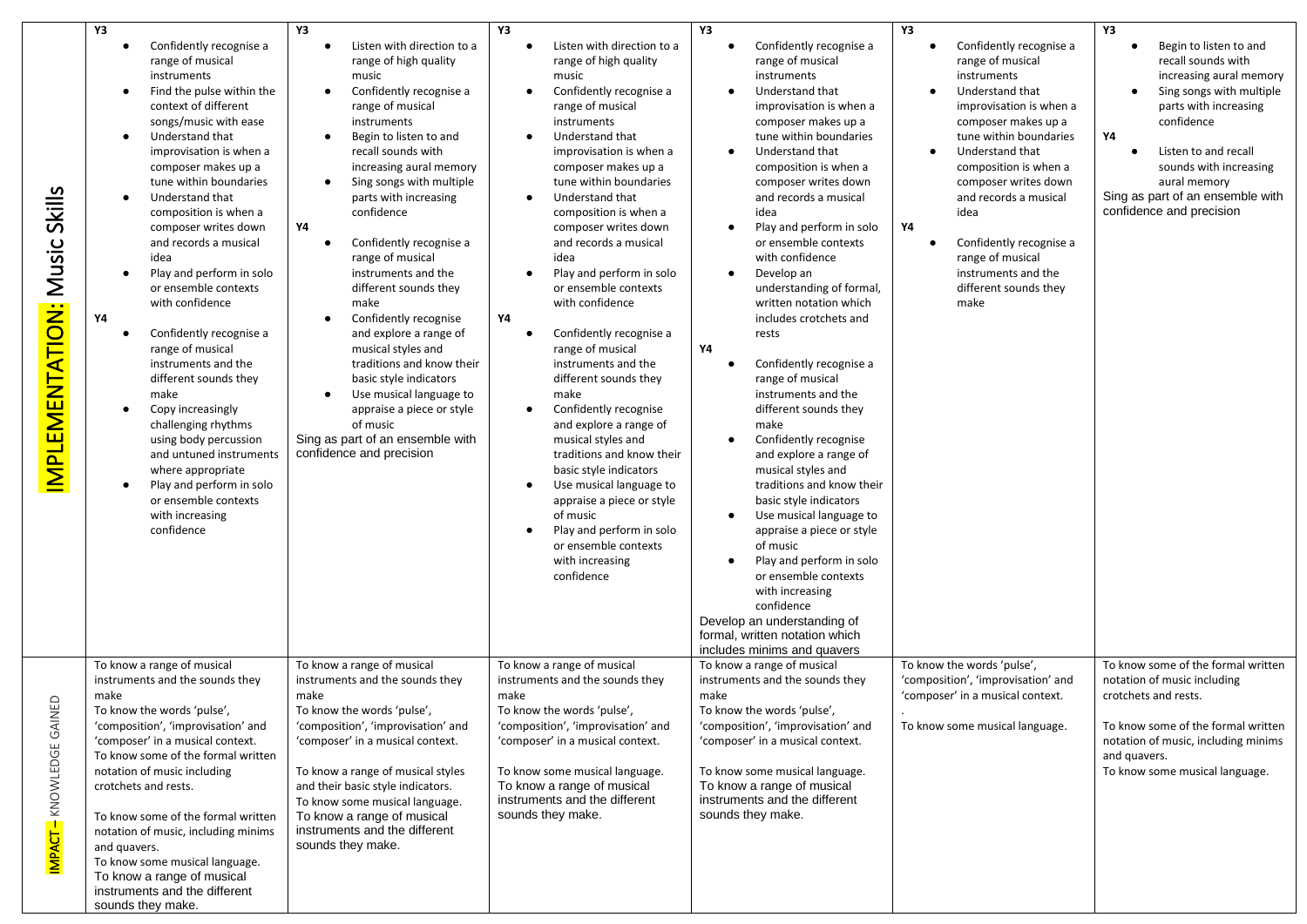|                        | <b>Y3</b>                           | <b>Y3</b>                                | <b>Y3</b>                               | <b>Y3</b>                                | <b>Y3</b>                      | <b>Y3</b>                           |
|------------------------|-------------------------------------|------------------------------------------|-----------------------------------------|------------------------------------------|--------------------------------|-------------------------------------|
|                        | I recognise my worth and can        | I understand that everybody's family is  | I can tell you about a person who       | I understand how exercise affects my     | I can identify the roles and   | I understand that in animals and    |
|                        | identify positive things about      | different and important to them          | has faced difficult challenges and      | body and know why my heart and           | responsibilities of each       | humans lots of changes happen       |
|                        | myself and my achievements. I can   |                                          | achieved success                        | lungs are such important organs          | member of my family and        | between birth and growing up,       |
|                        | set personal goals.                 | Lunderstand that differences and         |                                         |                                          | can reflect on the             | and that usually it is the female   |
|                        |                                     | conflicts sometimes happen among         | I can identify a dream/ambition         | I know that the amount of calories,      | expectations for males and     | who has the baby                    |
|                        | I can face new challenges           | family members                           | that is important to me                 | fat and sugar I put into my body will    | females                        |                                     |
|                        | positively, make responsible        |                                          |                                         | affect my health                         |                                | I understand how babies grow        |
|                        | choices and ask for help when I     | I know what it means to be a witness to  | I enjoy facing new learning             |                                          | I can identify and put into    | and develop in the mother's         |
|                        | need it                             | bullying                                 | challenges and working out the          | I can tell you my knowledge and          | practice some of the skills of | uterus I understand what a baby     |
|                        |                                     |                                          | best ways for me to achieve them        | attitude towards drugs                   | friendship eg. taking turns,   | needs to live and grow              |
|                        | I understand why rules are needed   | I know that witnesses can make the       |                                         |                                          | being a good listener          | I understand that boys' and girls'  |
|                        | and how they relate to rights and   | situation better or worse by what they   | I am motivated and enthusiastic         | Identify things, people and places       |                                | bodies need to change so that       |
|                        | responsibilities                    | do                                       | about achieving our new                 | that I need to keep safe from know       | I know and can use some        | when they grow up their bodies      |
|                        |                                     |                                          | challenge                               | some strategies for keeping myself       | strategies for keeping myself  | can make babies I can identify      |
|                        | I understand that my actions affect | I recognise that some words are used in  |                                         | safe, who to go to for help and how      | safe online                    | how boys' and girls' bodies         |
|                        | myself and others and I care about  | hurtful ways                             | I can recognise obstacles which         | to call emergency services               |                                | change on the outside during this   |
|                        | other people's feelings             |                                          | might hinder my achievement and         |                                          | I can explain how some of      | growing up process                  |
|                        |                                     | I can tell you about a time when my      | can take steps to overcome them         | I understand how complex my body         | the actions and work of        | I can identify how boys' and girls' |
|                        | I can make responsible choices and  | words affected someone's feelings and    |                                         | is and how important it is to take       | people around the world        | bodies change on the inside         |
| Skills                 | take action                         | what the consequences were               | I can evaluate my own learning          | care of it                               | help and influence my life     | during the growing up process       |
|                        |                                     |                                          | process and identify how it can be      |                                          |                                | and can tell you why these          |
| PSHEe                  |                                     |                                          | better next time                        |                                          | I understand how my needs      | changes are necessary so that       |
|                        | I understand my actions affect      | <b>Y4</b>                                |                                         | <b>Y4</b>                                | and rights are shared by       | their bodies can make babies        |
|                        | others and try to see things from   | . I can tell you a time when my first    |                                         | • I recognise how different friendship   | children around the world      | when they grow up.                  |
|                        | their points of view                | impression of someone changed as I       | <b>Y4</b>                               | groups are formed, how I fit into        | and can identify how our       | I can start to recognise            |
|                        |                                     | got to know them                         | I can tell you about some of my hopes   | them and the friends I value the         | lives may be different.        | stereotypical ideas I might have    |
|                        | <b>Y4</b>                           | • I can explain why it is good to accept | and dreams                              | most                                     |                                | about parenting and family roles    |
|                        | I know my attitudes and actions     | people for who they are                  |                                         | • I understand there are people who      | I know how to express my       | I can identify what I am looking    |
|                        | make a difference to the class      |                                          | I understand that sometimes hopes       | take on the roles of leaders or          | appreciation to my friends     | forward to when I move to my        |
|                        | team.                               |                                          | and dreams do not come true and         | followers in a group, and I know the     | and family                     | new class.                          |
|                        |                                     |                                          | that this can hurt                      | role I take on in different situations   |                                | <b>Y4</b>                           |
| <b>IMPLEMENTATION:</b> | I understand who is in my school    |                                          |                                         | • I understand the facts about smoking   | Y4                             | I understand that some of my        |
|                        | community, the roles they play and  |                                          | I know that reflecting on positive and  | and its effects on health, and also      | I can recognise a range of     | personal characteristics have       |
|                        | how I fit in                        |                                          | happy experiences can help me to        | some of the reasons some people          | situations which can cause     | come from my birth parents and      |
|                        |                                     |                                          | counteract disappointment               | start to smoke                           | jealousy in relationships.     | that this happens because I am      |
|                        | I understand how democracy works    |                                          | I know how to make a new plan and       | • I understand the facts about alcohol   |                                | made from the joining of their      |
|                        | through the School Council          |                                          | set new goals even if I have been       | and its effects on health, particularly  | I can identify someone I love  | egg and sperm                       |
|                        |                                     |                                          | disappointed                            | the liver, and also some of the          | and explain why they are       | I can correctly label the internal  |
|                        | I understand that my actions affect |                                          |                                         | reasons some people drink alcohol        | special to me.                 | and external parts of male and      |
|                        | myself and others; I care about     |                                          | I know how to work out the steps to     | • I can recognise when people are        |                                | female bodies that are necessary    |
|                        | other people's feelings and try to  |                                          | take to achieve a goal, and can do this | putting me under pressure and can        | I can tell you about someone   | for making a baby.                  |
|                        | empathise with them.                |                                          | successfully as part of a group         | explain ways to resist this when I       | know that I no longer see.     | I can describe how a girl's body    |
|                        |                                     |                                          |                                         | want                                     |                                | changes in order for her to be      |
|                        | I understand how groups come        |                                          | • I can identify the contributions      | • I know myself well enough to have a    | I recognise how friendships    | able to have babies when she is     |
|                        | together to make decisions          |                                          | made by myself and others to the        | clear picture of what I believe is right | change. I know how to make     | an adult, and that menstruation     |
|                        |                                     |                                          | group's achievement                     | and wrong                                | new friends and how to         | (having periods) is a natural part  |
|                        | I understand how democracy and      |                                          |                                         |                                          | manage when I fall out with my | of this                             |
|                        | having a voice benefits the school  |                                          |                                         |                                          | friends.                       | I can identify changes that have    |
|                        | community                           |                                          |                                         |                                          | I know what having a           | been and may continue to be         |
|                        | $\bullet$                           |                                          |                                         |                                          | boyfriend/girlfriend might     | outside of my control that I        |
|                        |                                     |                                          |                                         |                                          | mean and that it is a special  | learnt to accept                    |
|                        |                                     |                                          |                                         |                                          | relationship for when I am     | • I can identify what I am looking  |
|                        |                                     |                                          |                                         |                                          | older.                         | forward to when I move to my        |
|                        |                                     |                                          |                                         |                                          | . I know how to show love and  | new class.                          |
|                        |                                     |                                          |                                         |                                          | appreciation for the people    |                                     |
|                        |                                     |                                          |                                         |                                          | and animals that are special   |                                     |
|                        |                                     |                                          |                                         |                                          | to me.                         |                                     |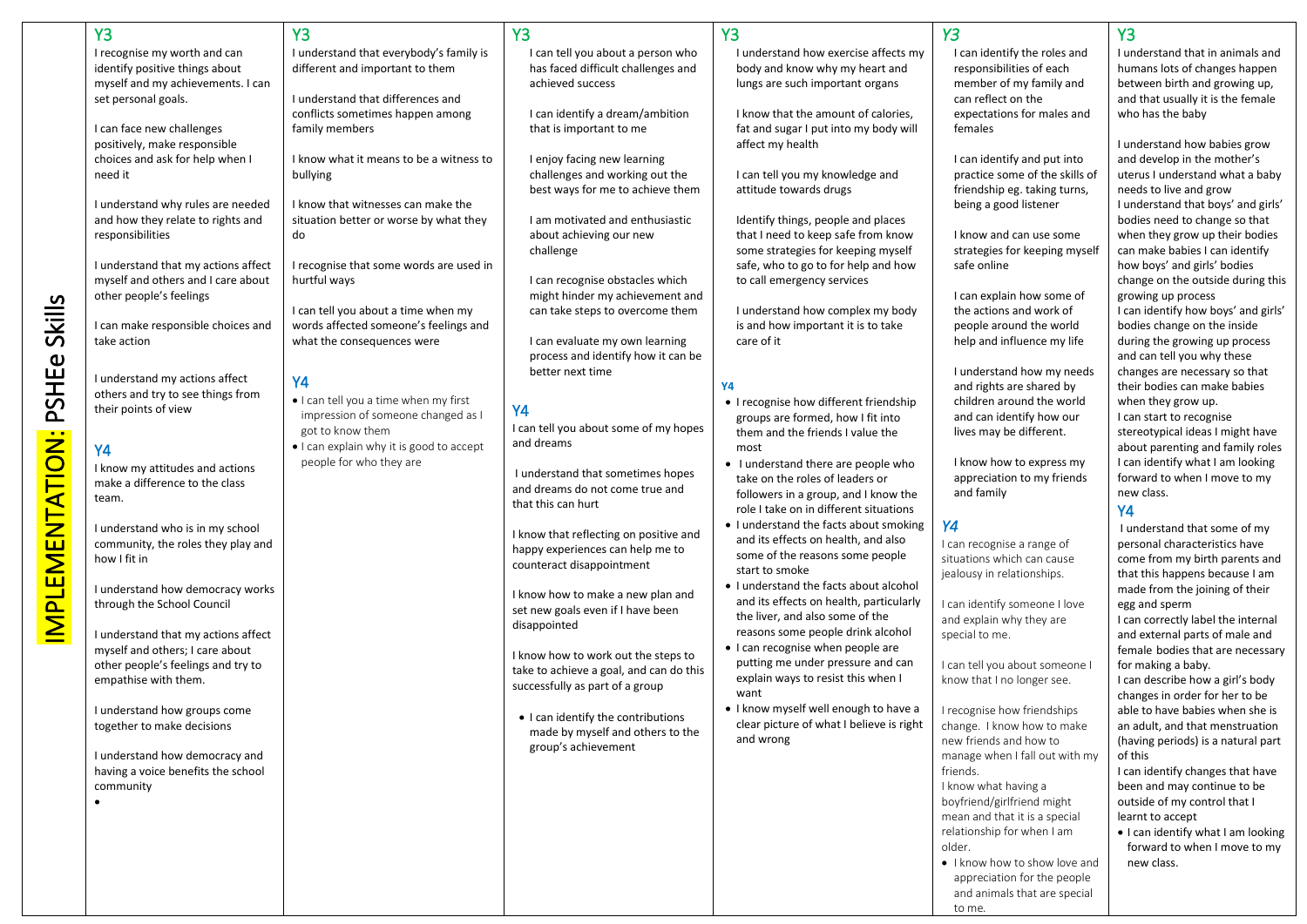| I <mark>mpact –</mark><br>Knowledge<br>Gained | To know that my actions have<br>consequences.<br>To know what democracy means.<br>To know that democracy is required<br>for a civilised society.                                                                                                                                                                  | To know what to say to compliment<br>others.<br>To know that a first impression can<br>change.                                                                                                                                                                                                                                                                                                                                  | To know how I learn best.<br>To know what I have done well.<br>To know which goals I would like to<br>achieve.<br>To know what resilience means.                                                                                                                                                                                                                                                        | To know how to keep myself safe.<br>To know what anxiety and stress mean<br>and begin to know how to manage<br>them.<br>To know what peer pressure is and what<br>to do if I feel it happening.                                                                                                                                                                    | To know how others have<br>influenced me.<br>To know that people have<br>different points of view and<br>that these should be respected<br>To know about some topical<br>animal rights issues.                                                                                                          | To know how boys and girls<br>bodies are different and change<br>as they grow.<br>To know that everyone's body<br>changes as they grow up.<br>To know the changes that are<br>likely to happen to me in my life<br>and at school in the next year.                                                                                                                                        |
|-----------------------------------------------|-------------------------------------------------------------------------------------------------------------------------------------------------------------------------------------------------------------------------------------------------------------------------------------------------------------------|---------------------------------------------------------------------------------------------------------------------------------------------------------------------------------------------------------------------------------------------------------------------------------------------------------------------------------------------------------------------------------------------------------------------------------|---------------------------------------------------------------------------------------------------------------------------------------------------------------------------------------------------------------------------------------------------------------------------------------------------------------------------------------------------------------------------------------------------------|--------------------------------------------------------------------------------------------------------------------------------------------------------------------------------------------------------------------------------------------------------------------------------------------------------------------------------------------------------------------|---------------------------------------------------------------------------------------------------------------------------------------------------------------------------------------------------------------------------------------------------------------------------------------------------------|-------------------------------------------------------------------------------------------------------------------------------------------------------------------------------------------------------------------------------------------------------------------------------------------------------------------------------------------------------------------------------------------|
| <b>Skills</b><br><b>NFL</b>                   | <b>Y3</b><br>• Ask and answer simple questions,<br>for example about personal<br>information<br>• Record descriptive sentences using<br>a word bank<br>• Repeat sentences heard and make<br>simple adaptations to them<br>• Use mostly accurate pronunciation<br>and speak clearly when addressing<br>an audience | <b>Y3</b><br>• Use mostly accurate pronunciation<br>and speak clearly when addressing<br>an audience<br>• Ask and answer simple questions,<br>for example about personal<br>information<br>• Show that he/she recognises<br>words and phrases heard by<br>responding appropriately<br><b>Y4</b>                                                                                                                                 | <b>Y3</b><br>• Use simple adjectives such as<br>colours and sizes to describe<br>things orally<br>• Use simple adjectives such as<br>colours and sizes to describe<br>things in writing<br>• Recognise the main word classes e<br>g nouns, adjectives and verbs<br>• Record descriptive sentences<br>using a word bank                                                                                  | <b>Y3</b><br>• Write some single words from<br>memory<br>• When listening to stories,<br>rhymes or songs, join in with<br>repeated sections and identify<br>particular phonemes and<br>rhyming words<br>• Recognise some familiar words<br>and phrases in written form<br><b>Y4</b>                                                                                | Y <sub>3</sub><br>• Understand that nouns may<br>have different genders and can<br>recognise clues to identify this,<br>such as the difference in<br>articles<br>• Have basic understanding of<br>the usual order of words in<br>sentences in the target<br>language<br><b>Y4</b>                       | <b>Y3</b><br>• Show that he/she recognises<br>words and phrases heard by<br>responding appropriately<br>• Follow simple instructions and link<br>pictures or actions to language<br>• Read some familiar words aloud<br>using mostly accurate<br>pronunciation<br>• Learn and remember new words<br>encountered in reading                                                                |
| IMPLEMENTATION:                               | <b>Y4</b><br>Using familiar sentences as models,<br>make varied adaptations to create<br>new sentences<br>Write descriptive sentences using a<br>model but supplying some words<br>from memory                                                                                                                    | • Read aloud using accurate<br>pronunciation and present a short<br>learned piece for performance<br>• Read a range of familiar written<br>phrases and sentences,<br>recognising their meaning and<br>reading them aloud accurately<br>• Follow the written version of a text<br>he/she is listening to<br>• Begin to work out the meaning of<br>unfamiliar words within a familiar<br>text using contextual and other<br>clues | <b>Y4</b><br>• Understand that adjectives may<br>change form according to the<br>noun they relate to, and select the<br>appropriate form<br>• Write words and short phrases<br>from memory<br>• Use a range of adjectives to<br>describe things in more detail,<br>such as describing someone's<br>appearance<br>• Write descriptive sentences using<br>a model but supplying some<br>words from memory | • Listen to and accurately repeat<br>particular phonemes in songs<br>and rhymes and begin to make<br>links to spellings<br>• Write descriptive sentences<br>using a model but supplying<br>some words from memory<br>• Notice that the target language<br>may contain different<br>phonemes and that some<br>similar sounds may be spelt<br>differently to English | • Recognise a wider range of<br>word classes including<br>pronouns and articles, and use<br>them appropriately<br>• Recognise questions and<br>negative sentences<br>• Show understanding of a range<br>of familiar spoken phrases, for<br>example through acting out<br>part of a familiar story heard | <b>Y4</b><br>• Ask and answer a range of<br>questions on different topic areas<br>• Read aloud using accurate<br>pronunciation and present a short<br>learned piece for performance<br>• Read a range of familiar written<br>phrases and sentences,<br>recognising their meaning and<br>reading them aloud accurately<br>• Follow the written version of a<br>text he/she is listening to |
| I <mark>mpact –</mark><br>Knowledge<br>Gained | To know the French for the days of the<br>weeks and months.<br>To know the French words for body<br>parts<br>To know the French words for<br>characteristics of people.                                                                                                                                           | To know about French Christmas<br>traditions.<br>To know the French words for key<br>Christmas words.<br>To know the French words to<br>describe families and family<br>members.                                                                                                                                                                                                                                                | To know the French words to<br>describe where I live.<br>To know the French words to<br>describe what can be found in my<br>town.                                                                                                                                                                                                                                                                       | To know French words to describe<br>things I like and dislike.<br>To know French words for<br>illnesses.<br>To know French sentences (written<br>and spoken).                                                                                                                                                                                                      | To know French stories.<br>To know French songs.<br>To know the difference between<br>the past, present and future<br>tenses for verbs in French.                                                                                                                                                       | To French words to describe the<br>weather.<br>To know about life in France today.                                                                                                                                                                                                                                                                                                        |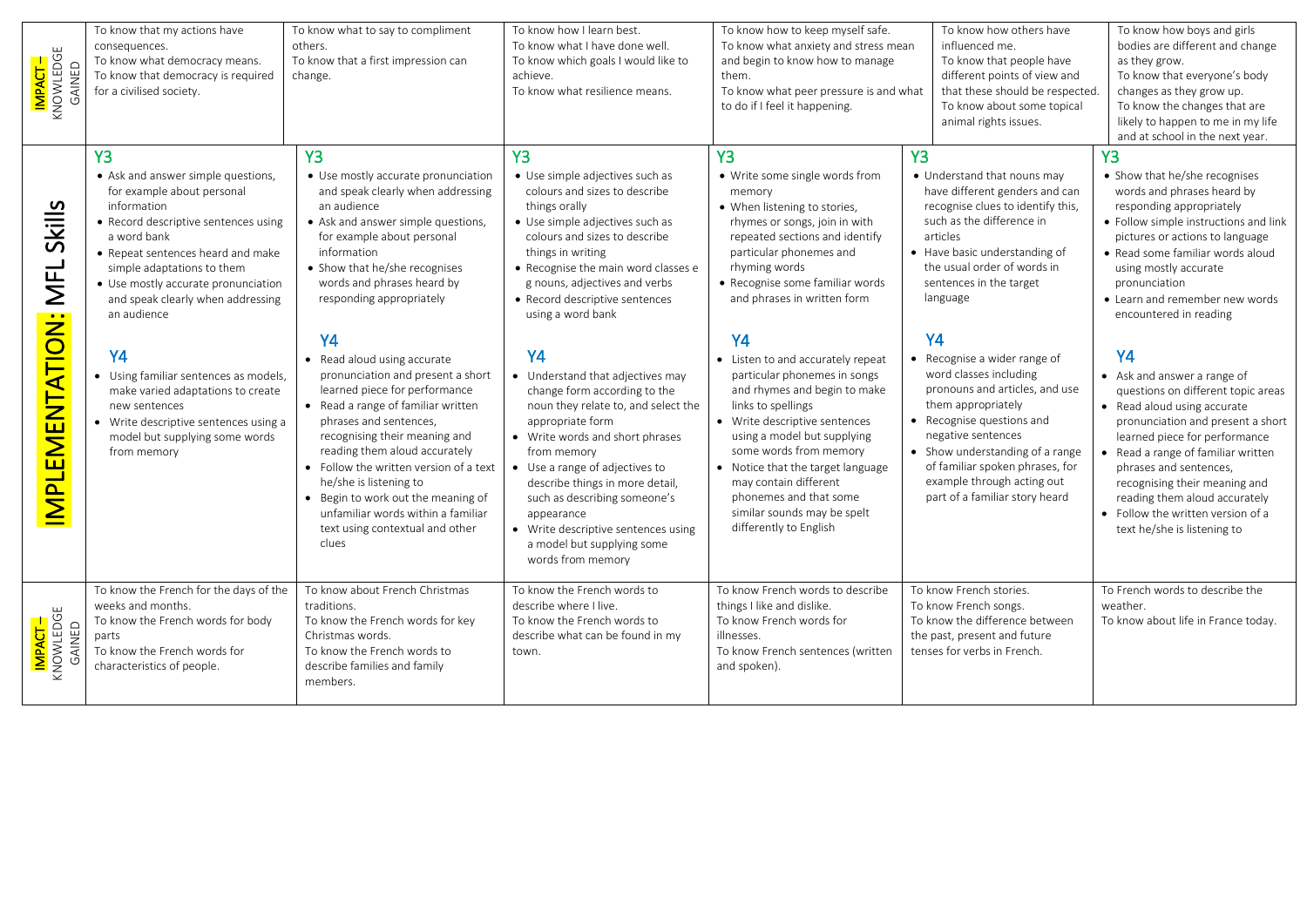|                                                  | <b>Football skills</b>                                                                                                                                                                                                                                                                                                                                                                                                                                                                                                                                                                                                                                                                                                                                                                                                                                                                                                                                 | <b>Basketball skills</b>                                                                                                                                                                                                                                                                                                                                                                                                                                                                                                                                                                                                                                                                                                                                                                                                                                                                                                             | <b>Gymnastics skills</b>                                                                                                                                                                                                                                                                                                                                                                                                                                                                                                                                                                                                                                                                                                                                                                                                                                                                                                                                                                                                                                                                                                                                                        | Net and wall skills                                                                                                                                                                                                                                                                                                                                                                                                                                                                                                                                                                                                                                                                                                                                                                                                                                                                                                                                                                                                                                                 | <b>Athletics skills</b>                                                                                                                                                                                                                                                                                                                                                                                                                                                                                                                                                                                                                                                                                                                                                                     | <b>Striking and Fielding skills</b>                                                                                                                                                                                                                                                                                                                                                                                                                                                                                                                                                                                                                                                                                                                                                   |
|--------------------------------------------------|--------------------------------------------------------------------------------------------------------------------------------------------------------------------------------------------------------------------------------------------------------------------------------------------------------------------------------------------------------------------------------------------------------------------------------------------------------------------------------------------------------------------------------------------------------------------------------------------------------------------------------------------------------------------------------------------------------------------------------------------------------------------------------------------------------------------------------------------------------------------------------------------------------------------------------------------------------|--------------------------------------------------------------------------------------------------------------------------------------------------------------------------------------------------------------------------------------------------------------------------------------------------------------------------------------------------------------------------------------------------------------------------------------------------------------------------------------------------------------------------------------------------------------------------------------------------------------------------------------------------------------------------------------------------------------------------------------------------------------------------------------------------------------------------------------------------------------------------------------------------------------------------------------|---------------------------------------------------------------------------------------------------------------------------------------------------------------------------------------------------------------------------------------------------------------------------------------------------------------------------------------------------------------------------------------------------------------------------------------------------------------------------------------------------------------------------------------------------------------------------------------------------------------------------------------------------------------------------------------------------------------------------------------------------------------------------------------------------------------------------------------------------------------------------------------------------------------------------------------------------------------------------------------------------------------------------------------------------------------------------------------------------------------------------------------------------------------------------------|---------------------------------------------------------------------------------------------------------------------------------------------------------------------------------------------------------------------------------------------------------------------------------------------------------------------------------------------------------------------------------------------------------------------------------------------------------------------------------------------------------------------------------------------------------------------------------------------------------------------------------------------------------------------------------------------------------------------------------------------------------------------------------------------------------------------------------------------------------------------------------------------------------------------------------------------------------------------------------------------------------------------------------------------------------------------|---------------------------------------------------------------------------------------------------------------------------------------------------------------------------------------------------------------------------------------------------------------------------------------------------------------------------------------------------------------------------------------------------------------------------------------------------------------------------------------------------------------------------------------------------------------------------------------------------------------------------------------------------------------------------------------------------------------------------------------------------------------------------------------------|---------------------------------------------------------------------------------------------------------------------------------------------------------------------------------------------------------------------------------------------------------------------------------------------------------------------------------------------------------------------------------------------------------------------------------------------------------------------------------------------------------------------------------------------------------------------------------------------------------------------------------------------------------------------------------------------------------------------------------------------------------------------------------------|
|                                                  |                                                                                                                                                                                                                                                                                                                                                                                                                                                                                                                                                                                                                                                                                                                                                                                                                                                                                                                                                        |                                                                                                                                                                                                                                                                                                                                                                                                                                                                                                                                                                                                                                                                                                                                                                                                                                                                                                                                      |                                                                                                                                                                                                                                                                                                                                                                                                                                                                                                                                                                                                                                                                                                                                                                                                                                                                                                                                                                                                                                                                                                                                                                                 |                                                                                                                                                                                                                                                                                                                                                                                                                                                                                                                                                                                                                                                                                                                                                                                                                                                                                                                                                                                                                                                                     |                                                                                                                                                                                                                                                                                                                                                                                                                                                                                                                                                                                                                                                                                                                                                                                             |                                                                                                                                                                                                                                                                                                                                                                                                                                                                                                                                                                                                                                                                                                                                                                                       |
| <b>Skills</b><br>E<br><b>IMPLEMENTATION:</b>     | <b>Y3</b><br>• Children will understand about<br>different parts of the feet they can<br>use to move the ball in different<br>directions keeping control.<br>• Understanding the difference<br>between short and long passing<br>and the difference needed when<br>applying this skill.<br>• Using accuracy for shooting and<br>gauging where is best to aim for<br>depending on position<br><b>Y4</b><br>• To understand when to use what<br>part of the foot to be able to<br>maintain control while dribbling<br>moving into space mostly using<br>both feet for control.<br>• Children will explain the range of<br>passing (covering short long and<br>chipped) when/why would we use<br>this in a game? Starting to think<br>strategically.<br>• To show accuracy and control<br>while shooting having the<br>knowledge to shoot away from<br>the keeper what will happen if it's<br>not accurate. Importance of going<br>across the goalkeeper. | <b>Y3</b><br>• Children will develop an understanding<br>of keeping the ball controlled when<br>dribbling following technique, being<br>able to move in a various directions.<br>• Children will develop the knowledge<br>and be able to execute a range of<br>different passes showing both control<br>and accuracy.<br>• Children will use the correct technique<br>to shoot towards the hoop from<br>various positions on the court (when is<br>it best to shoot)<br><b>Y4</b><br>• Children will be able to dribble in<br>control using correct technique<br>dribbling in a range of directions<br>Identifying space ad moving towards<br>it.<br>• Children will understand the three<br>basketball passes showing consistency<br>of control and understanding when in<br>a game we may use that pass and<br>why.<br>• To gain consistency and confidence<br>when shooting towards a hoop being<br>able to adjust feet to shoot. | <b>Y3</b><br>• Children will look at balancing and<br>exploring various body parts to<br>balance on, looking and identifying<br>points and patches and creating<br>balances combining the two.<br>• To understand ways of travelling<br>what directions can we use can we<br>roll jump crawl? Exploring a range of<br>travelling techniques and linking this<br>back to their balances putting<br>together a small sequence.<br>• To be able to perform different<br>gymnastic rolls following teaching<br>points. Starting to show cannon or<br>mirror.<br><b>Y4</b><br>• Children will look at balancing and<br>exploring various body parts to<br>balance on, looking and identifying<br>points and patches and creating<br>balances combining the two<br>• To understand ways of travelling<br>what directions can we use can we<br>roll jump crawl? Exploring a range of<br>travelling techniques and linking this<br>back to their balances putting<br>together a small sequence<br>• To confidently perform gymnastic<br>rolls showing technique and<br>following teaching points being able<br>to add cannon and mirroring<br>together and put into a small<br>routine. | <b>Y3</b><br>• To have an understanding on how to<br>safely hold a tennis racket. And<br>explore both forehand and back hand<br>shorts. Using accuracy and control to<br>return the ball over the net.<br>• To learn about how to correctly hold a<br>badminton racket, to use the<br>underarm and over arm clears in<br>game. To confidently serve the<br>shuttlecock over the net.<br>• To explore volleyball learning short like<br>the Dig, set and smash returning the<br>ball over the net using control an d<br>accuracy.<br><b>Y4</b><br>• To have an understanding on how to<br>safely hold a tennis racket. And<br>explore both forehand and back hand<br>shorts. Using accuracy and control to<br>return the ball over the net.<br>• To learn about how to correctly hold a<br>badminton racket, to use the<br>underarm and over arm clears in<br>game. To confidently serve the<br>shuttlecock over the net.<br>• To explore volleyball learning short like<br>the Dig, set and smash returning the<br>ball over the net using control and<br>accuracy. | <b>Y3</b><br>. I can identify in myself and<br>others what makes a good<br>runner I can show technique<br>and understanding on how to<br>improve my performance.<br>• Show technique while<br>throwing a javelin and<br>identify what I need to do<br>improve performance.<br>. I understand how to be safe<br>while carrying and throwing a<br>javelin being mindful of<br>others in my class.<br>Y4<br>. I can identify in myself and<br>others what makes a good<br>runner I can show technique<br>and understanding on how to<br>improve my performance.<br>· Show technique while<br>throwing a javelin and<br>identify what I need to do<br>improve performance.<br>. I understand how to be safe<br>while carrying and throwing a<br>javelin being mindful of<br>others in my class. | Y <sub>3</sub><br>• Confidently recap the catching<br>process.<br>. I can safely hold a bat and<br>understand the swinging<br>motion.<br>. I can start to link other skills<br>previously learnt and put them<br>into practice.<br>· I can begin to make links about<br>my batting and being strategic<br>on the shots played. Throwing<br>with accuracy aiming for the<br>target required.<br><b>Y4</b><br>• Confidently recap the catching<br>process.<br>. I can safely hold a bat and<br>understand the swinging<br>motion.<br>• I can start to link other skills<br>previously learnt and put them<br>into practice.<br>· I can begin to make links about<br>my batting and being strategic<br>on the shots played. Throwing<br>with accuracy aiming for the<br>target required. |
| GAINED<br>$\overline{G}$<br>- KNOWLED<br>IMPACT- | To know a range of shots and<br>passes.<br>To know when to use different<br>shots and passes in different<br>scenarios.                                                                                                                                                                                                                                                                                                                                                                                                                                                                                                                                                                                                                                                                                                                                                                                                                                | To know when to change direction.<br>To know which technique to use to<br>shoot.<br>To know 3 basketball passes.                                                                                                                                                                                                                                                                                                                                                                                                                                                                                                                                                                                                                                                                                                                                                                                                                     | To know which body parts to move in<br>order to balance effectively.<br>To know methods of travel around<br>floor and equipment.<br>To know names of different rolls and<br>tumbles.                                                                                                                                                                                                                                                                                                                                                                                                                                                                                                                                                                                                                                                                                                                                                                                                                                                                                                                                                                                            | To know what forehand and backhand<br>mean and look like in practice.<br>To know the difference between and<br>underarm and overarm throw and when<br>to use each one.                                                                                                                                                                                                                                                                                                                                                                                                                                                                                                                                                                                                                                                                                                                                                                                                                                                                                              | To know what makes an<br>effective and efficient runner.<br>To know effective javelin<br>technique.<br>To know safety guidelines to<br>using athletics equipment.                                                                                                                                                                                                                                                                                                                                                                                                                                                                                                                                                                                                                           | To know different catching<br>techniques.<br>To know the difference between<br>different batting shots and when<br>to use each one.                                                                                                                                                                                                                                                                                                                                                                                                                                                                                                                                                                                                                                                   |